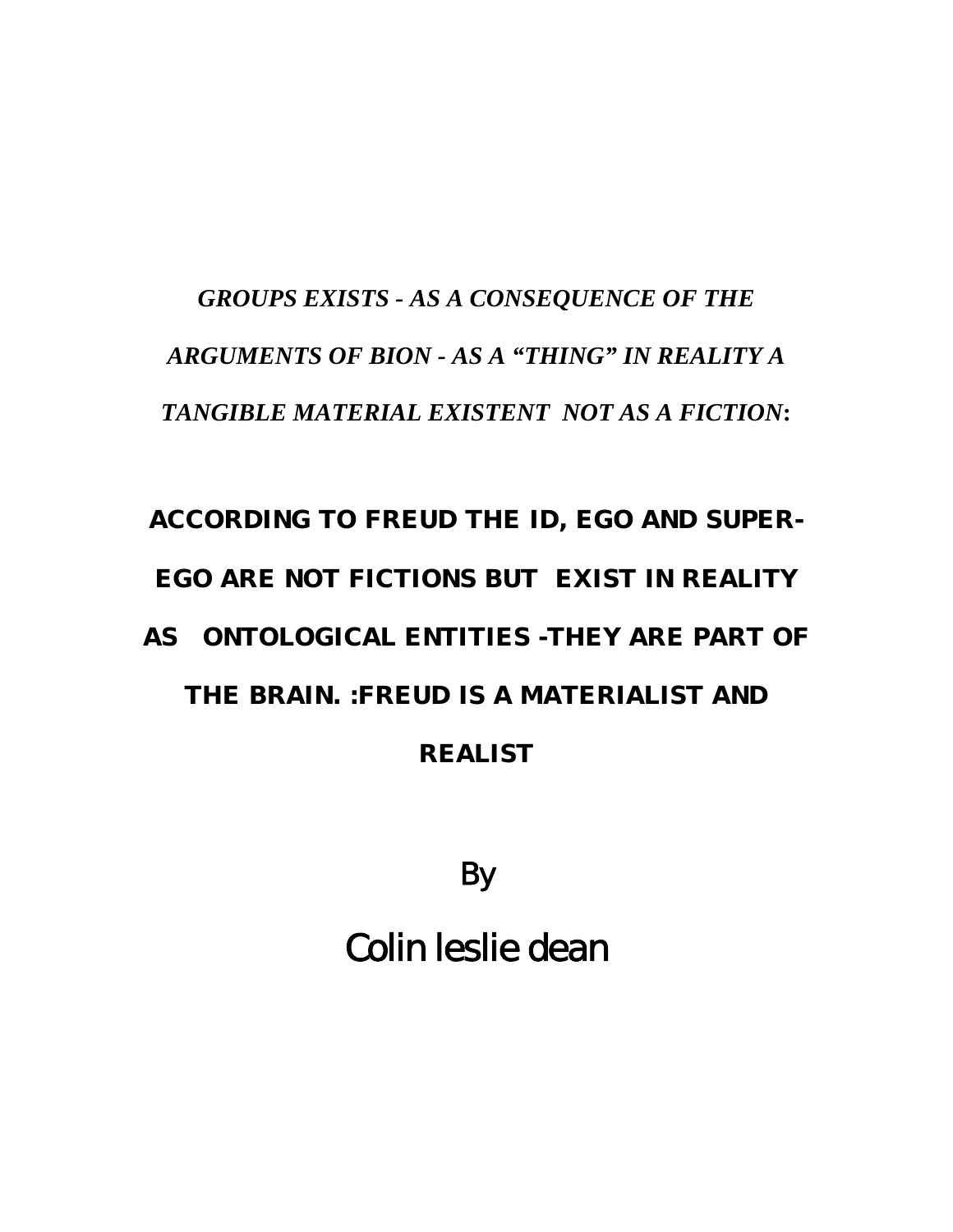## *GROUPS EXISTS - AS A CONSEQUENCE OF THE ARGUMENTS OF BION - AS A "THING" IN REALITY A TANGIBLE MATERIAL EXISTENT NOT AS A FICTION***:**

# **ACCORDING TO FREUD THE ID, EGO AND SUPER-EGO ARE NOT FICTIONS BUT EXIST IN REALITY AS ONTOLOGICAL ENTITIES -THEY ARE PART OF THE BRAIN. :FREUD IS A MATERIALIST AND REALIST**

By

## Colin leslie dean

**GAMAHUCHER PRESS: GEELONG WEST, VICTORIA, AUSTRALIA** 

**2005**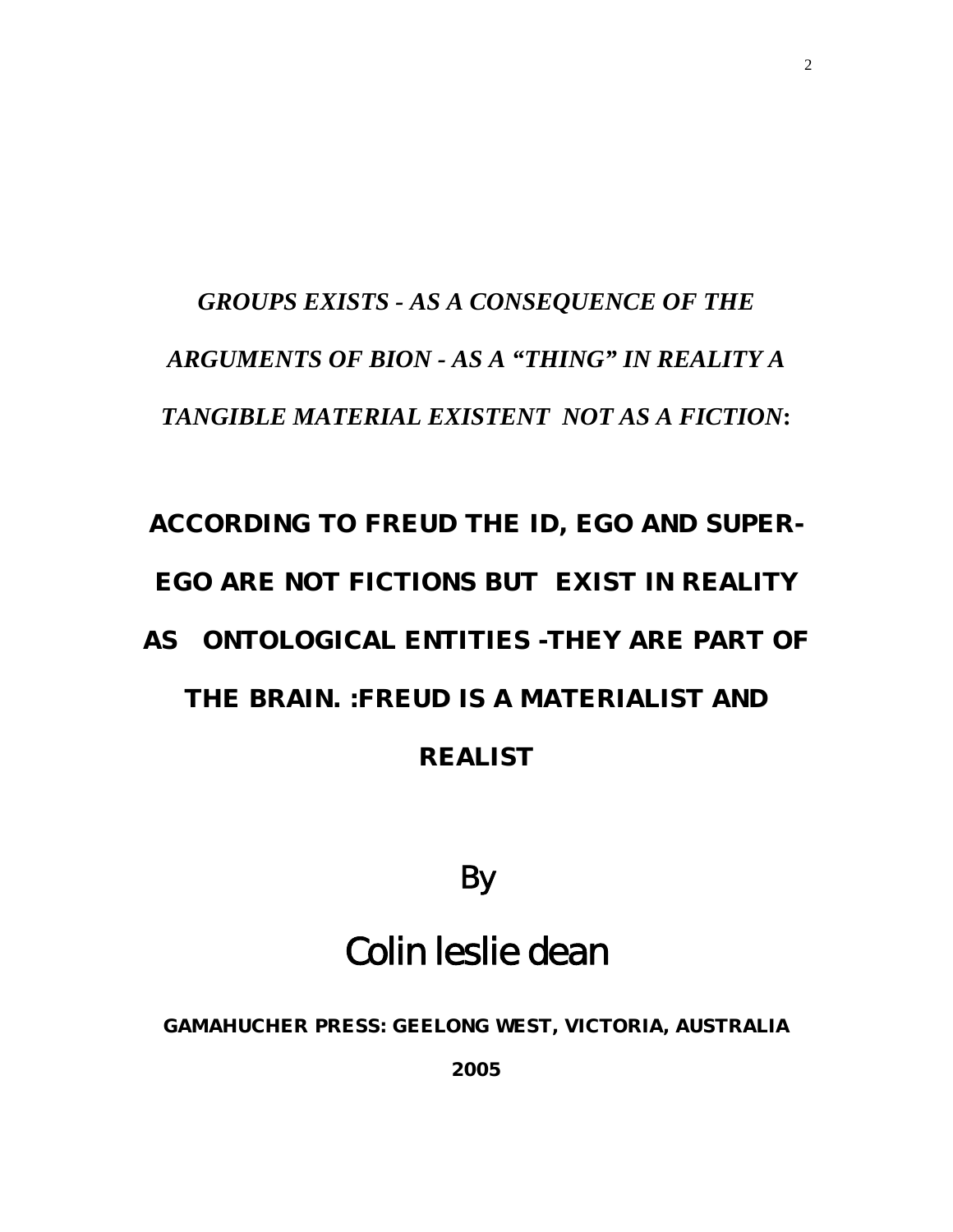### **INDEX**

#### **THE GROUP IS A "THING" IT EXISTS AS AN ENTITY IN REALITY. P. 4**

#### **THE ID, EGO SUPER-EGO, EXIST AS MATERIAL PARTS OF THE BRAIN P. 15**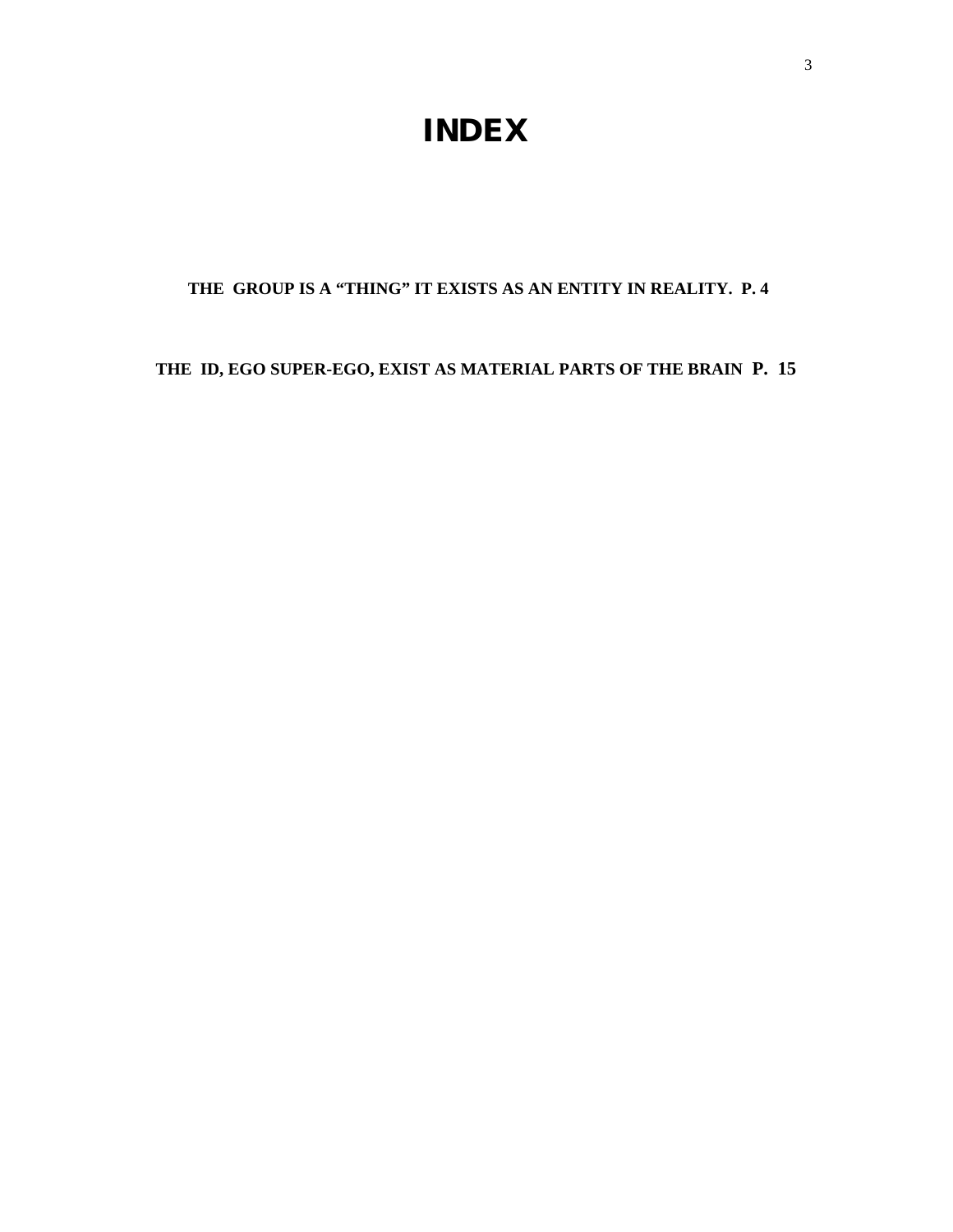## **THE GROUP IS A "THING" IT EXISTS AS AN ENTITY IN REALITY.**

This essay will argue that, irrespective of what Bion thought, the consequences of Bion's arguments leads to the fact that a group is a 'thing'. This will done by showing that in terms of what Bion thought a 'thing' to be, a group is a 'thing' for three reasons 1) because it can be perceived, 2) it has an objectively definable boundary 3) and is steadfast. It will be shown that the reasons a group is a 'thing' is because it has an essence and a group mentality. I will show a number of things in regard to Bion's account of groups. A group is an objective reality it exists in reality. A group exists because people exist. The group has a number of boundaries: psychic, spatial and temporal.. The essence of a group is defined by Bion to be an aggregate of people with the same state of regression. The psychic boundary of the group is the same state of regression which each members have in common with each other. The spatial and temporal boundary of the group is that which encloses all members as defined by the essence of the group and the group mentality to which all members are a part. If all members of a group could be identified by some shared attribute i.e. for purposes of identification they are all dyed the same color, then the group would become visible and its boundary seen. This boundary can be as large as the spatial and temporal range of each member over a large area, or it can telescope down, or focus into a small spatial area. In other words the boundary of the group can be a hall where the members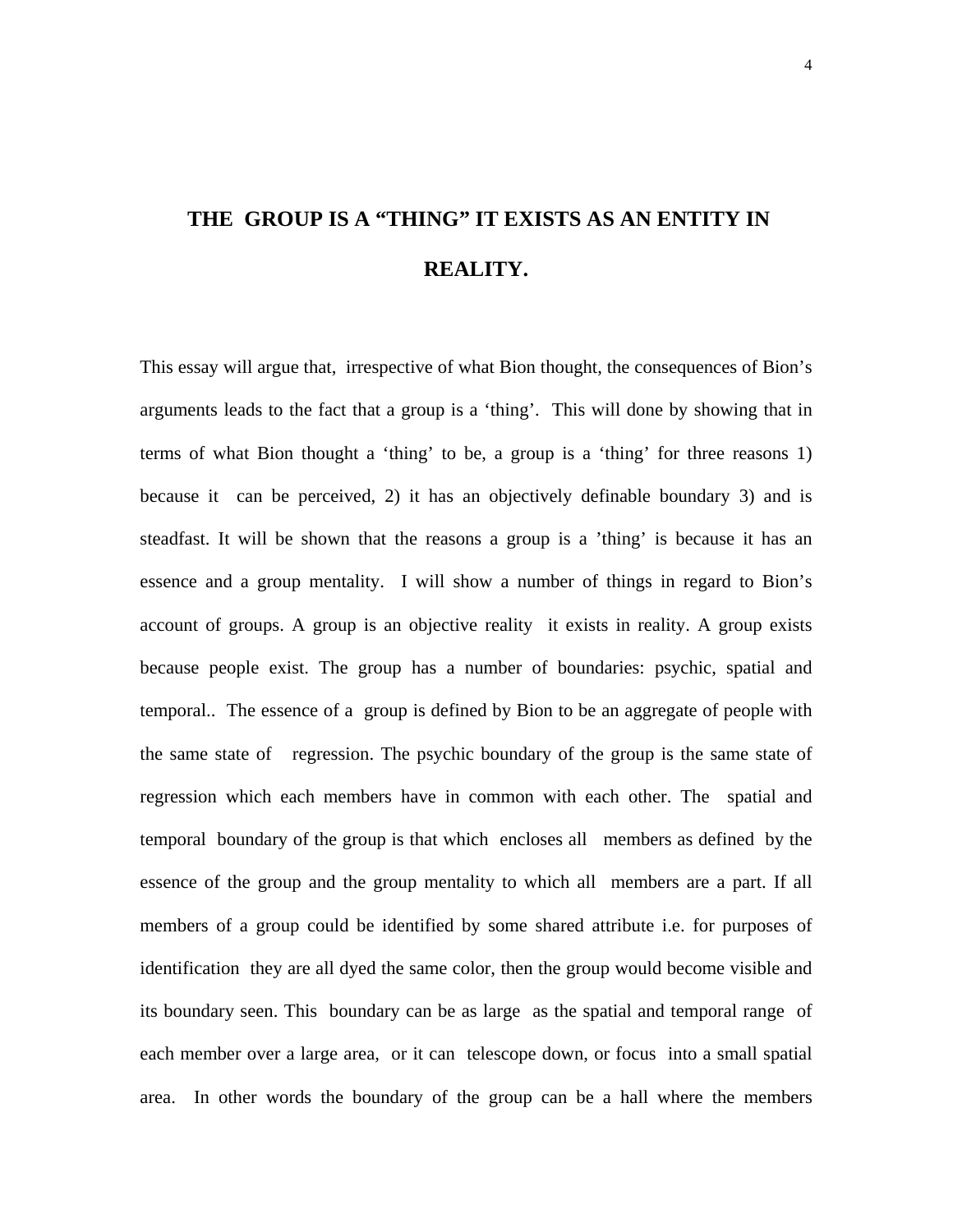telescope into, or it can balloon out to enclose the random geographical distribution of the individual members. In this way a football team/group can be focused in a steam room, or extend to the boundary which encloses a member in Sydney and member in London, or a member in any other geographical place. So long as the psychic boundary, the group mentality and same state of regression, exists the group objectively exists in the minds of each member as well as in the spatial and temporal boundary which encloses all individual members; which can in theory become visible by marking each member of the group in such away that they can be perceptually identified..

In answering the essay question, the first question to be answered is 'what is a thing'? If we look up 'thing' in a dictionary we find that a 'thing' is characterized in many, sometimes, conflicting ways. So it is important to know, not so much what Winnicot meant by 'thing', but what Bion meant by 'thing'. Ashbach and Schermer claim that Bion did not regard a group as a 'thing'.<sup>[1](#page-4-0)</sup> According to Ashbach and Schermer what a 'thing' meant for Bion was something that can be perceived, has an objectively definable boundary and is steadfast.<sup>2</sup> Bion, they claim, denied that a group was a 'thing' because it was not steadfast, had no objectively definable boundary and could not be perceived. Irrespective of what Bion thought his arguments lead to the fact that a group is a 'thing' because a group can be perceived, is steadfast and has objectively definable boundaries.

<span id="page-4-0"></span><sup>&</sup>lt;sup>1</sup> C Ashbach &V L Schermer, *Object Relations, Self and the Group*, Routledge, 1987, p.19.<br><sup>2</sup> ibid, n.10

<span id="page-4-1"></span> $2$  ibid., p.19.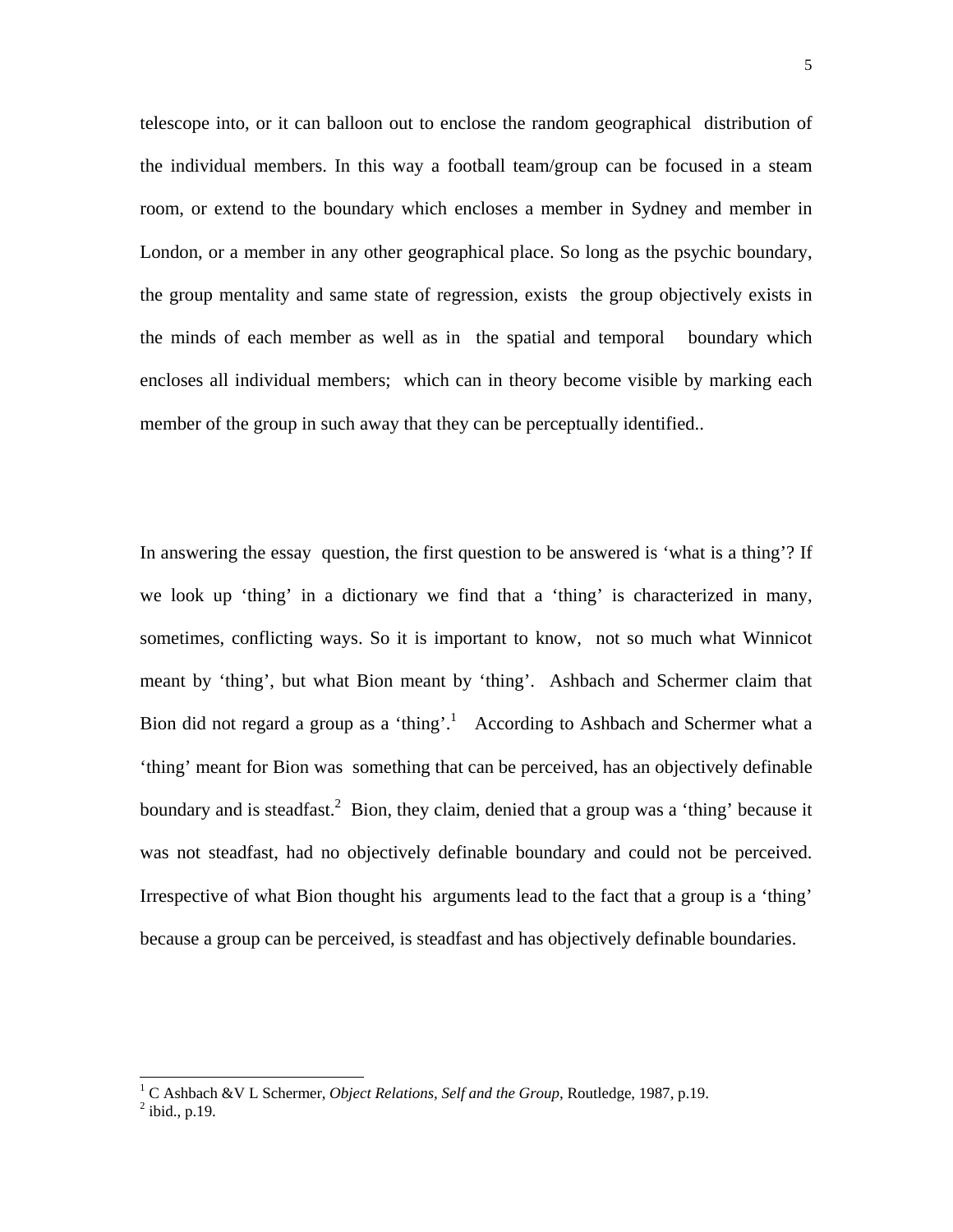Ashbach and Schermer note a phenomenological account of a group can lead to the fact that a group exists but not that the group has an essence.<sup>3</sup> They then ask "[d]oes a group or community also have an essence, a fundamental integrating principle?"<sup>[4](#page-5-1)</sup> It is this essence or fundamental integrating principle which marks a group of from an non-group. Freud regarded the "... the essence of a group lies in the libidinal ties existing in it  $\ldots$ " So how does Bion see a group as distinct from a non-group? Bion says that what makes an aggregate of people a group, as distinct from just being an aggregate [non-group], is a group is a number of people who are in the same state of regression. As he states "… 'group' (using that word to mean an aggregation of individual all in the same state of regression.)..."<sup>[6](#page-5-3)</sup> So here we see that a group objectively exists because the people with the same state of regression exist. The group is a 'thing' with an essence its thingness is its members. In this regard if one locates the members with the same state of regression then one has located the group As Bion notes "… if an observer judges a group to be in existence the individuals composing it must have experienced this regression."<sup>7</sup>

By giving the group an essence Bion thus creates a sense of stability, or steadfastness in the group. So long as the aggregate of people have the same state of regression then this aggregate/group has a stability, or steadfastness through time. If the state of regression changes for all members in the group then the group would dissolve, or disintegrate. But so long as the state of regression of all members remains unaltered then the

l

<span id="page-5-0"></span> $3$ ibid., p.154.

<span id="page-5-1"></span> $4$  ibid.,. pp.154-155.

<span id="page-5-2"></span><sup>5</sup> S Freud, "Group Psychology and the Analysis of the Ego", in *Civilization , Society and Religion, Group Psychology, Civilization and its Discontents and other Works*, Penguin Books, 1985, p.125.

<span id="page-5-3"></span>W R. Bion, *Experiences in Groups*, Brunner Routlegde, 2000, p.142. 7

<span id="page-5-4"></span> $^7$  ibid., p.142.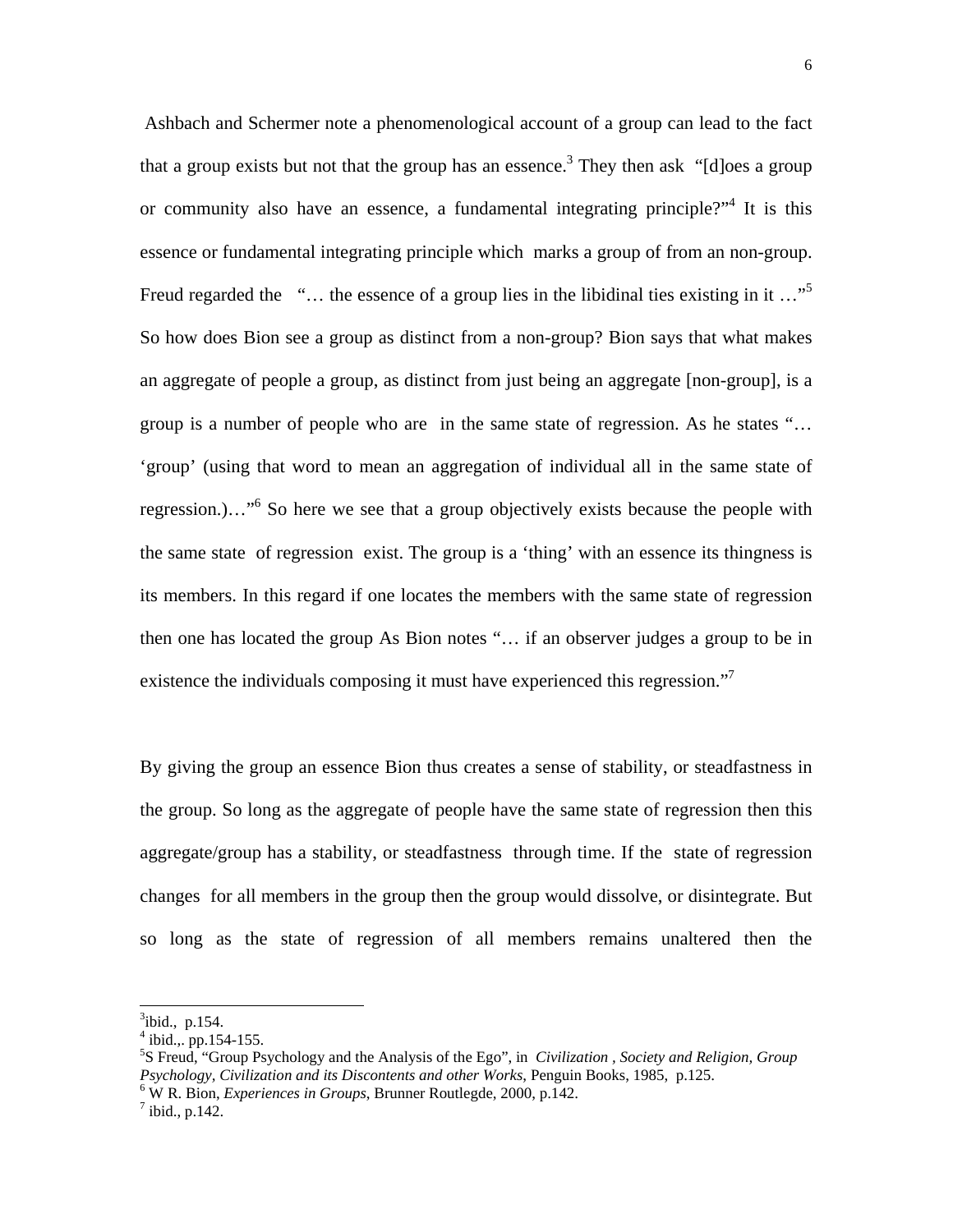aggregate/group is steadfast. This steadfastness, or stability of the group can also be seen in the way Bion characterizes the group mentality.

Bion objects to the notion that group psychology comes into play only when a group collects in a particular place. $8$  Bion claims that no individual is outside a group and lacks the active manifestations of group psychology.<sup>[9](#page-6-1)</sup> According to Bion the explanation of certain group phenomena has to be sort in the matrix of the group and not in the individuals who make up the group. As he states "[t]he explanation of certain phenomena must be sought in the matrix of the group and not in the individuals that go to make up the group.["10](#page-6-2) Bion is adamant that, because of group phenomena being explained by the matrix of the group, the group is more than the sum of the individuals comprising the group. As he notes "[t]here is no more need to be confused by the impression that a group is more than the sum of its members  $\ldots$  "<sup>11</sup> Or again "[t]he group, therefore, is more than the aggregate of the individuals, because an individual in a group is more than an individual in isolation."<sup>12</sup> It should be noted that Bion, in at least one place, contradicts this claim when he says he agrees with Freud in rejecting the notion that a group is more than the sum of its members. As he states:

"…that a group is more than the sum of its members. My experience convinces me that Freud was right to reject such a concept … The apparent difference between group psychology and individual psychology

<span id="page-6-4"></span><span id="page-6-0"></span> $^8$  ibid., p.131.

<span id="page-6-1"></span> $9$  ibid., p.131.

<span id="page-6-2"></span><sup>10</sup> ibid., pp. 132-133.

<span id="page-6-3"></span> $11$  Ibid., p.133.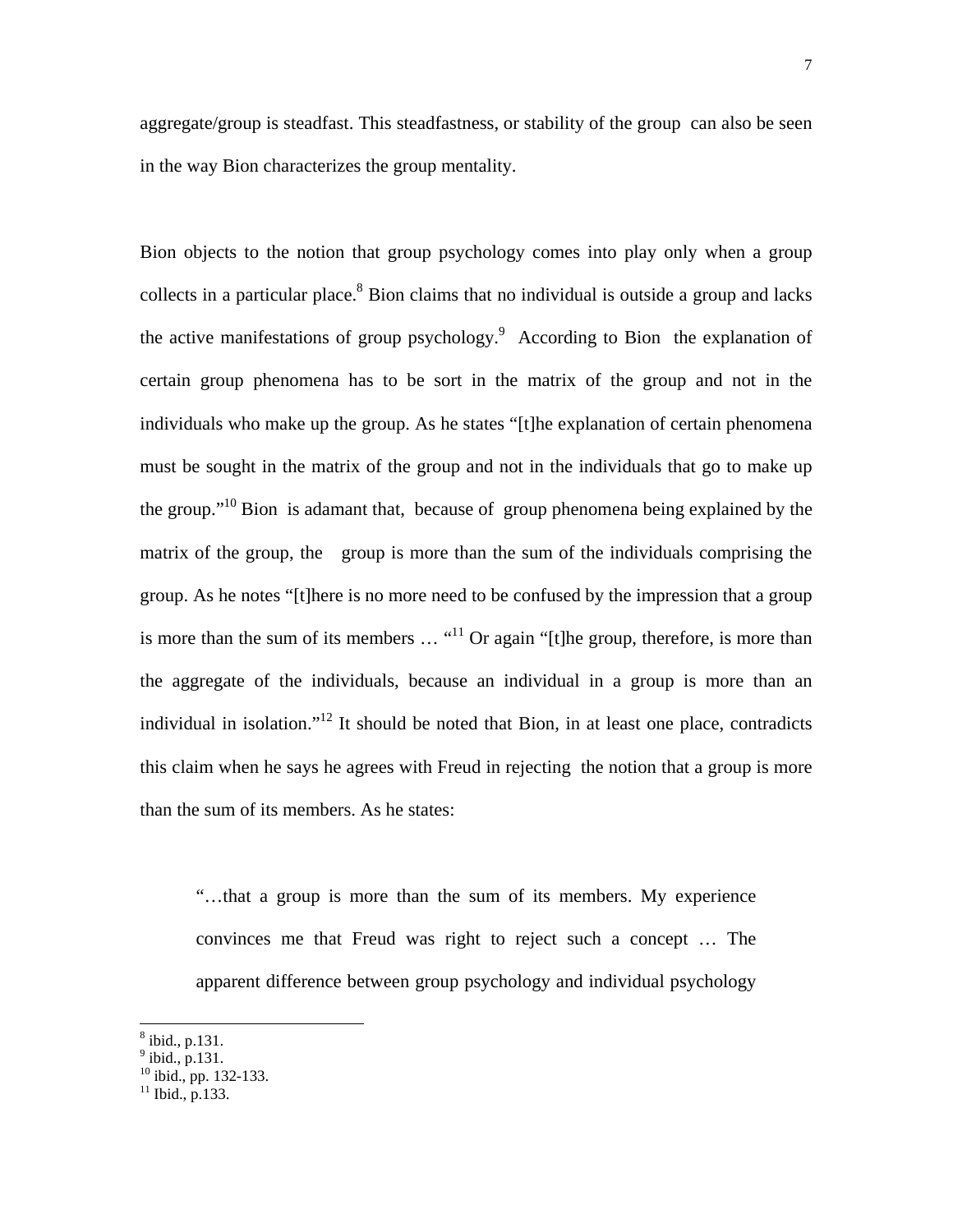is an illusion produced be the fact that the group brings into prominence phenomena that appear alien to an observer unaccustomed to using the group." $^{13}$ 

Now Bion notes that there is a seeming paradox in postulating that the group is more than the sum of the members . In order to avoid this paradox Bion claims that human beings are by nature a group animal. He states that "[a]cceptance of the idea that the human being is a group animal would solve the difficulties that are felt to exist in the seeming paradox that a group is more than the sum of its members."<sup>14</sup> Freud objected to the notion of a herd instinct because he felt that brought in an instinct which was over and above the individuals in a group.<sup>15</sup> Bion rejects Freud's argument, because according to Bion there is no new instinct brought into play in a group because the instinct is always in play. Bion states:

"He [Freud] objects that it is difficult to attribute to the factor number a significance so great as to make it capable of by itself of moving it over mental life a new instinct that is other wise not brought into play . In my view no new instinct is brought into play – it is always in play."<sup>[16](#page-7-3)</sup>

<span id="page-7-3"></span> $12$  ibid., p.90.

<span id="page-7-0"></span> $13$  ibid., p.169.

<span id="page-7-1"></span> $14$  ibid., p.132.

<span id="page-7-2"></span><sup>15</sup> S, Freud, 'Group Psychology', in Group Psychology and the Analysis of the Ego", in C*ivilization, Society and Religion, Group Psychology, Civilization and its Discontents and other Works*, Penguin Books, 1985, p.96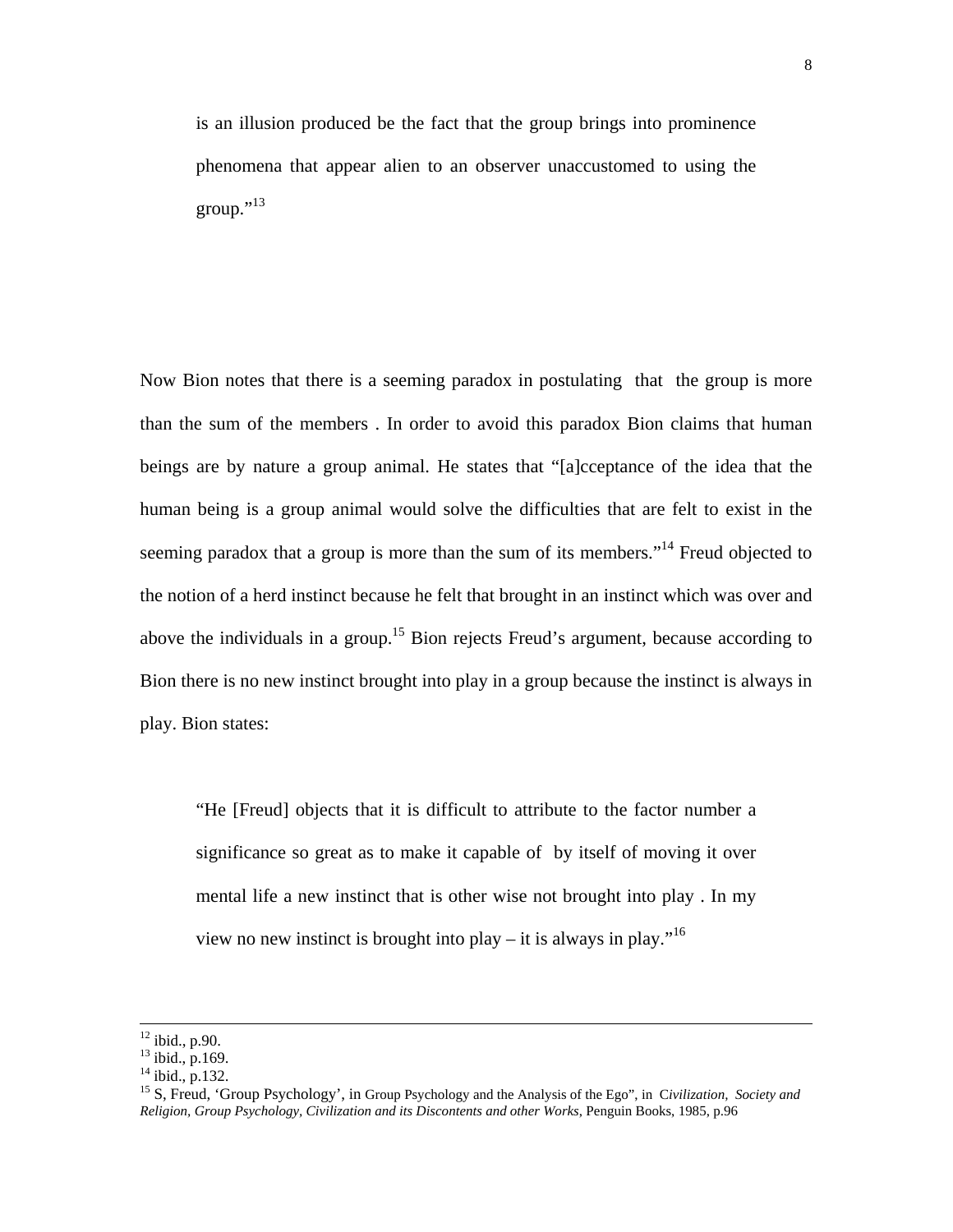According to Bion there are characteristics in the individual that cannot be explained unless the individual is regarded as a herd animal.<sup>17</sup> This herd animal has according to Bion a group mentality. This group mentality can be at variance with the individuals thoughts and behavior and as a consequence the group mentality can affect him disagreeably if he is out of sink with the groups basic assumptions. Bion characterizes group mentality as:

"Group mentality is the unanimous expression of the will of the group, contributed to by the individual in ways of which he is unaware, influences him disagreeably when ever he thinks or behaves in a manner at variance with the basic assumptions. It is thus the machinery of intercommunication that is designed to ensure that group life is in accordance with basic assumptions."[18](#page-8-1) 

The groups basic assumptions are the basis of the group's emotional life.<sup>19</sup> Basic assumptions in a group are active before a group congregates into place and are active after the group disperses.<sup>20</sup> "The basic assumption group does not disperse or meet, and

<sup>16</sup> W, R , Bion, op.cit , p.131.

<span id="page-8-0"></span> $17$  ibid, . p.133.

<span id="page-8-1"></span> $^{18}$  ibid., p.65.

<span id="page-8-2"></span> $19$  ibid., p.172.

<span id="page-8-3"></span> $^{20}$  ibid., p.172.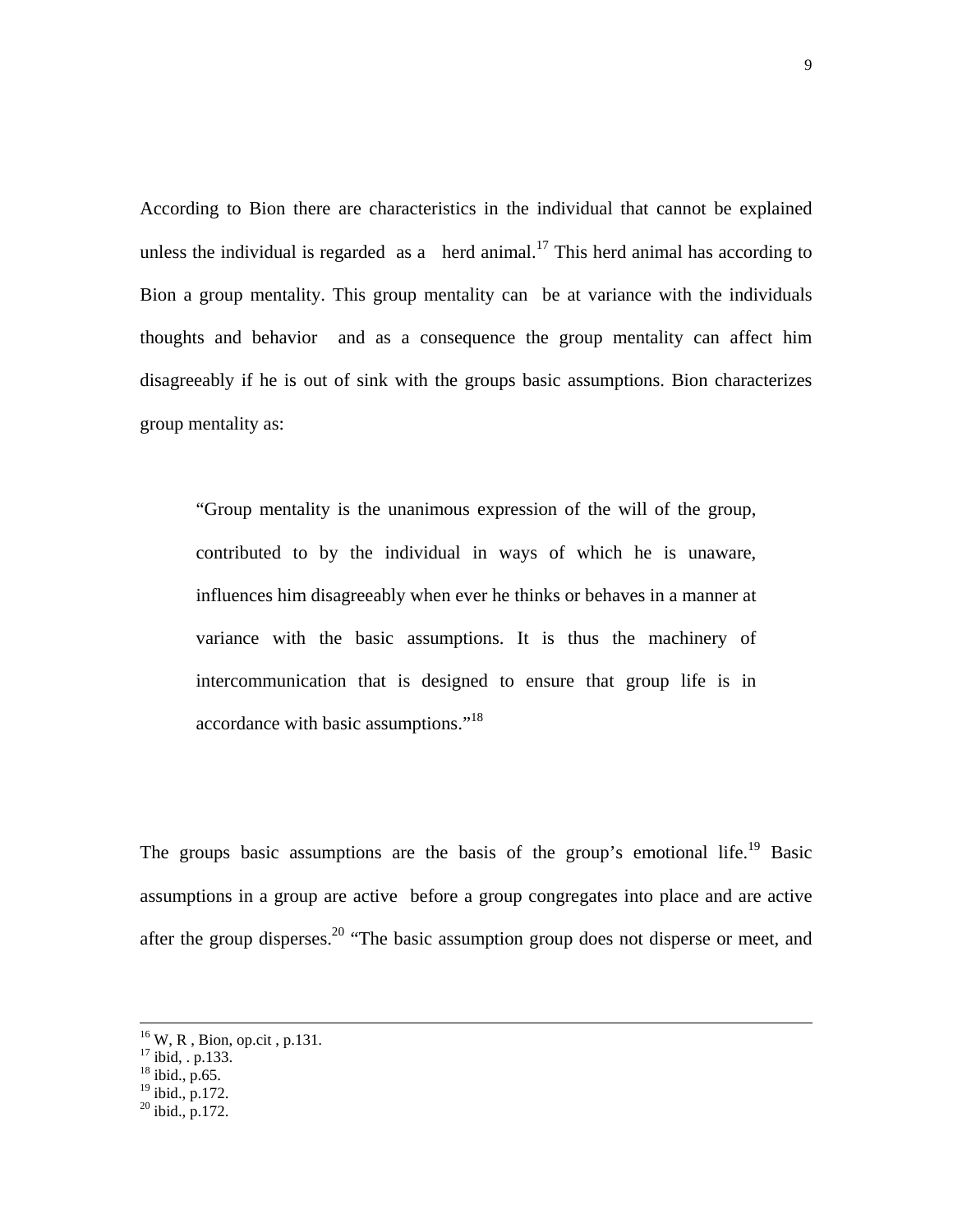reference to time have no meaning in the basic assumption group.<sup>"21</sup> According to Bion McDougall distinguished between organized groups [what Bion calls a work group] and unorganized groups. Bion claims that these are not two different aggregates of individuals, but instead two different categories of mental activity.<sup>22</sup> Bion notes that both these mental activities co-exist in the same group of individuals. The work group mental activity manifests when the group congregates, the basic assumption group mental activity always manifest regardless if the group congregates or is dispersed.<sup>23</sup> Now this is the important point in regard to the groups steadfastness or stability. The group has a group mentality based upon the basic assumptions. These basic assumptions are active no matter if the group is congregated or dispersed. Thus so long as the group is, no matter where the individuals members are, influenced by the group mentality and basic assumptions the group is stable or steadfast as a group. Bion even states this himself when he argues that the continuity [stability/steadfastness] of the group over time can only be observed if the two mental activities, of work group and assumption group, are recognized to be operating in a group at the same time.<sup>[24](#page-9-3)</sup>

So we see here, in contradistinction to Ashbach and Schermer's claim that Bion did not regard a group as steadfast, we see that Bion's arguments lead to the fact that a group is steadfast. This steadfastness comes about for at least two reasons. First the essence of the group and secondly the group mentality and basic assumptions. These three

- <span id="page-9-1"></span> $^{22}$  ibid., p.172.
- <span id="page-9-2"></span> $^{23}$  ibid., . p.172.
- <span id="page-9-3"></span> $^{24}$  ibid., p.172.

<span id="page-9-0"></span> $^{21}$  ibid., p.172.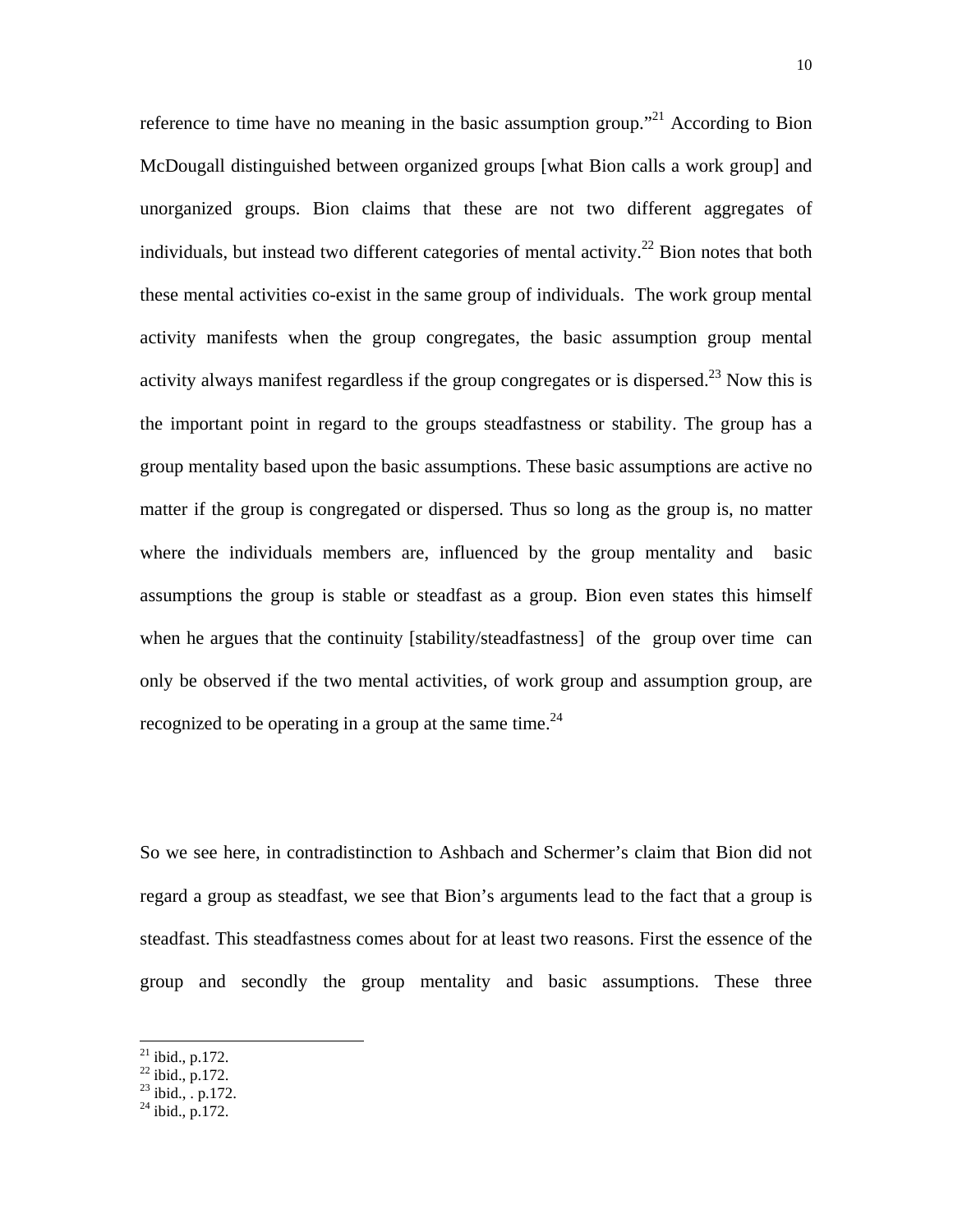characteristics of essence, group mentality and basic assumptions bring about certain group phenomena. It is this group phenomena which leads to the notion that a group is both visible and has objectively definable boundaries.

Now in regard to the notion that a Bion group has no visibility, Bion's arguments in fact lead to the fact that a group is visible under certain circumstances. Bion notes "… if an observer judges a group to be in existence the individuals composing it must have experienced this regression."<sup>25</sup>. In this quote we note Bion uses the word 'observe' thus the group must be a visible 'thing'. Secondly Bion uses the word 'existence', so the group must exist. The group's visibility comes about by Bion's claims in regard to group phenomena.

Bion is adamant that group phenomena is not dependent upon the group members congregating into a telescoped or focused area. Bion argues that he attaches no importance to the coming together of the group members;. since no individual [isolated] is outside a group. As Bion states:

<span id="page-10-0"></span>"I attach no intrinsic importance to the coming together of the group … This congregation of the group at a particular place at a particular time is obviously important (for reasons of observation and demonstration) … but it has no significance whatsoever in the production of the group phenomena … The point that I would like to make is that no individual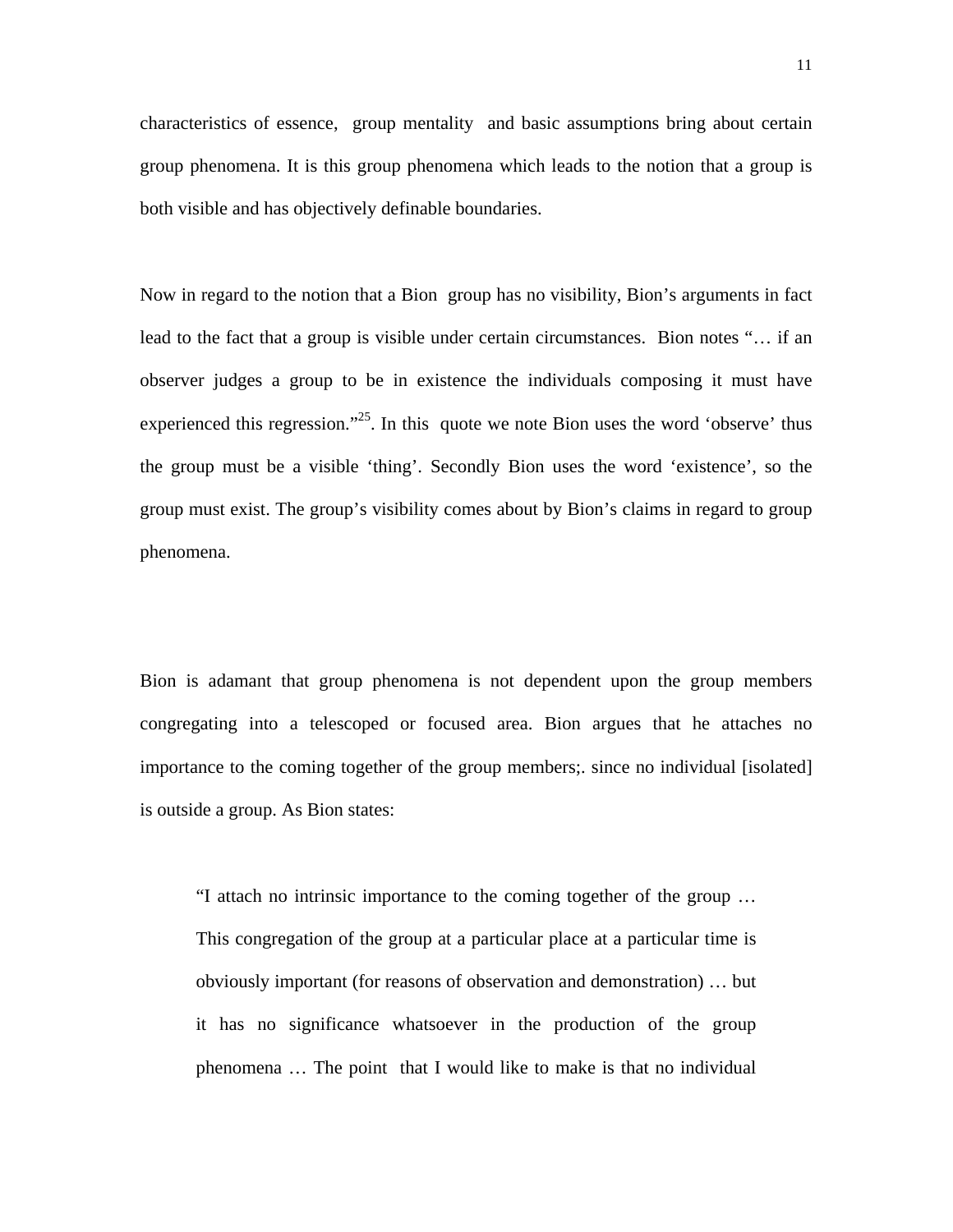however isolated in time and space, can be regarded as outside a group or lacking active manifestations of group psychology ..."<sup>[26](#page-11-0)</sup>

According to Bion a recluse living in isolation is still a member of a group.<sup>27</sup> Which follows that many recluses living in isolation over a wide spatial area could all belong to the same group. Though they are dispersed they are all in the same state of regression. In this regard group phenomena can still manifest; since, as Bion stated above, group phenomena can manifest because it is not dependent upon the congregation of the members. Consequently if each individual recluse belonging to the group can be marked alike then they can be observed perceptually and the spatial boundary can be seen; just as the boundary of the group could be seen if they where congregated in a hall i.e. the hall is the boundary then. If they are spread though out a football crowd at a football ground then their, and thus the groups, location is the football ground. This perceptual characterization of a group contradicts Napolitani idea that "… the group is not an object of our sensorial perception … "[28](#page-11-2) Also if Ashbach and Schermer are correct when they claim that for Bion "... a group is a conception rather than a location  $\ldots$  "<sup>29</sup> then, Bion" was not really aware of the consequences to which his arguments lead. Similarly the theoretical visibility and thingness of a Bion group contradicts Ashbach and Schermer's claim that a group is not a 'thing' and is non-visible.<sup>30</sup> Thus we see that a group can

 $^{25}$  ibid., p.142.

<span id="page-11-0"></span> $^{26}$  ibid., p.132.

<span id="page-11-1"></span> $27$  ibid., p.132.

<span id="page-11-2"></span><sup>28</sup> D Napolitani, quoted in C Ashbach &V L Schermer, *Object Relations, the Self and the Group*, Routledge, 1987, p.19.

<span id="page-11-3"></span><sup>&</sup>lt;sup>29</sup> C Ashbach &V L Schermer, *Object Relations, the Self and the Group*, Routledge, 1987,, p.19. <sup>30</sup> ibid., p.19.

<span id="page-11-4"></span>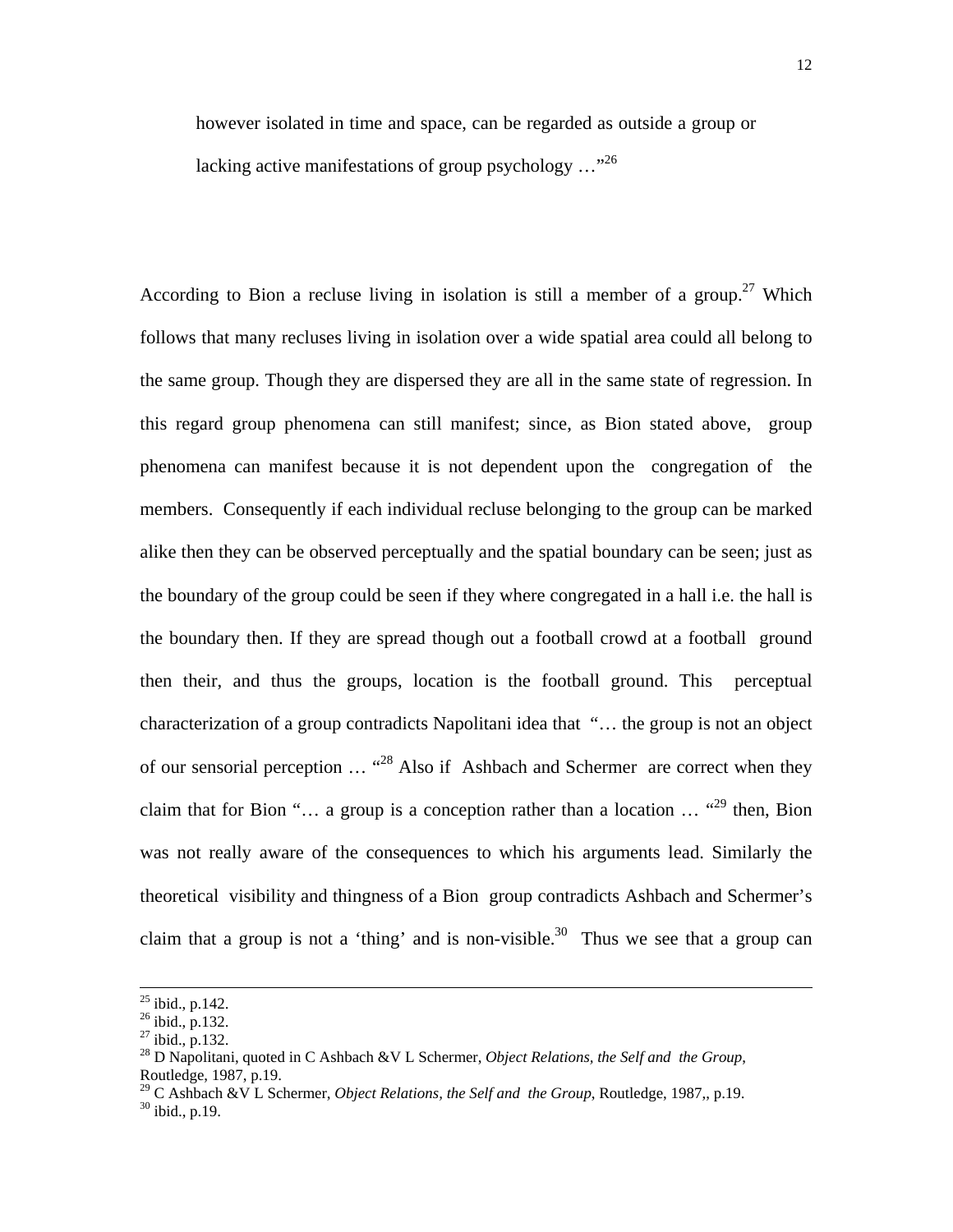become visible and its objective boundary is that which encompasses all the members of the group no matter how dispersed they are. This means that a group dispersed through a football crowd at a football ground can be visible if they all have the same identifying mark. Also the objective boundary of the group is the football ground.

Thus we see that the consequences of Bion's arguments, in regard to groups, leads to the fact that a group is a 'thing' – as understood by Bion. We saw that a group is a 'thing' because it is steadfast visible and defined by an object boundary. It is steadfast because it has an essence and a group mentality which give the group a continuity through time and space. The group is visible and with a definable boundary because the group phenomena , generated by the group essence and group mind, ties all the members together into unity which theoretically can be identified, through some marker and which objectively defines the boundary of the group.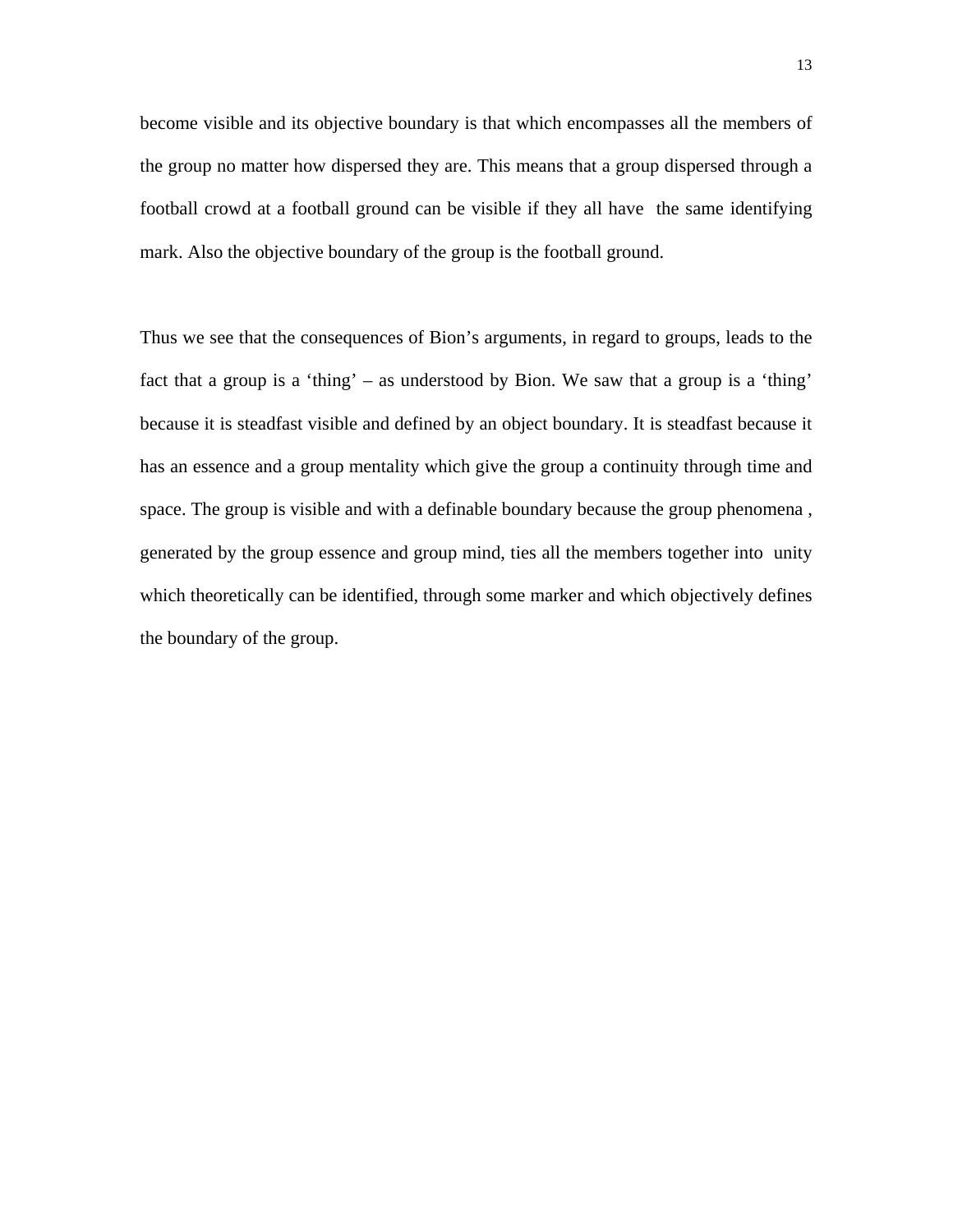#### **BIBLIOGRHAPHY**

**Ashbach , C,& Schermer, V,L**, *Object Relations, the Self and the Group*, Routledge, 1987.

 **Bion, W,R,** *Experiences in Groups*, Brunner Routlegde, 2000.

**Freud, S**, "Group Psychology and the Analysis of the Ego", in C*ivilization, Society and Religion, Group Psychology, Civilization and its Discontents and other Works*, Penguin Books, 1985, pp.91-179.

**Napolitani, D**, quoted in C Ashbach &V L Schermer, *Object Relations, the Self and the Group*, Routledge, 1987.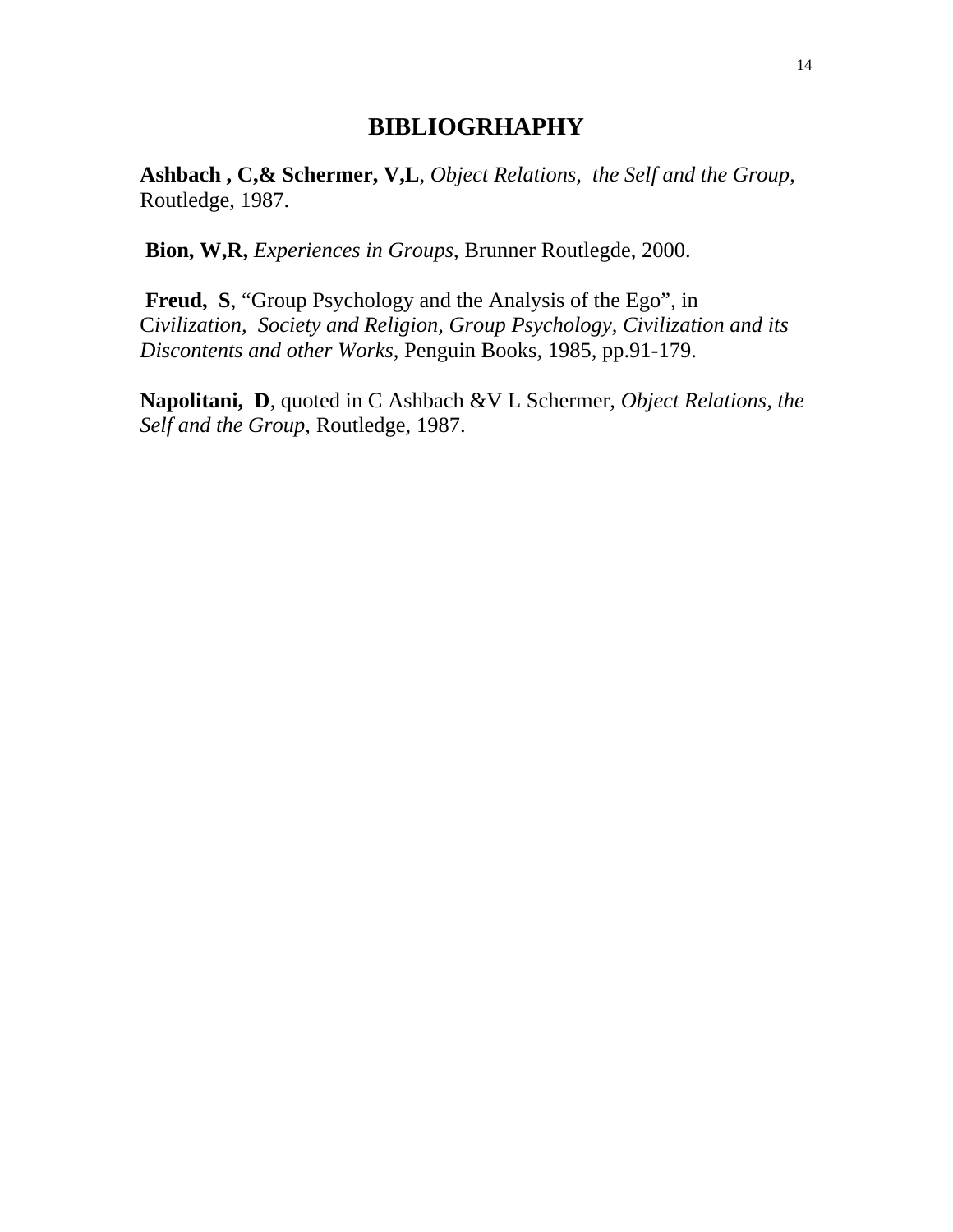## **THE ID, EGO SUPER-EGO, EXIST AS MATERIAL PARTS OF THE BRAIN**

This essay will argue that Freud's views regarding the ego, id and super-ego were that of a realist. In other words Freud at the time of outlining these terms believed that they were ontological existent i.e. they did exist. There are some who would seem to characterize Freud, perhaps like Rycroft, as a pragmatist/instrumentalist. This essay will argue that this characterization of Freud miss understands that Freud considered himself to be doing as well as just what scientific hypotheses are meant to be. In this essay it will be shown that Freud regarded what he was doing in psychoanalysis was science. Freud it will be shown adopted the scientific method, as understood by him and as a consequence, though he regarded his views of the ego, id and super-ego as being hypotheses these hypotheses were meant to characterize real existent things - much like physics hypotheses about subatomic particles. Even though an hypotheses is regarded by science as a provisional thing open to modification or abandonment nevertheless they are meant to as a rule be assumption about real existent things. It will be shown that Freud adopted this view of hypotheses and consequently the provisional nature of the ego, id and super-ego. Nevertheless even though they are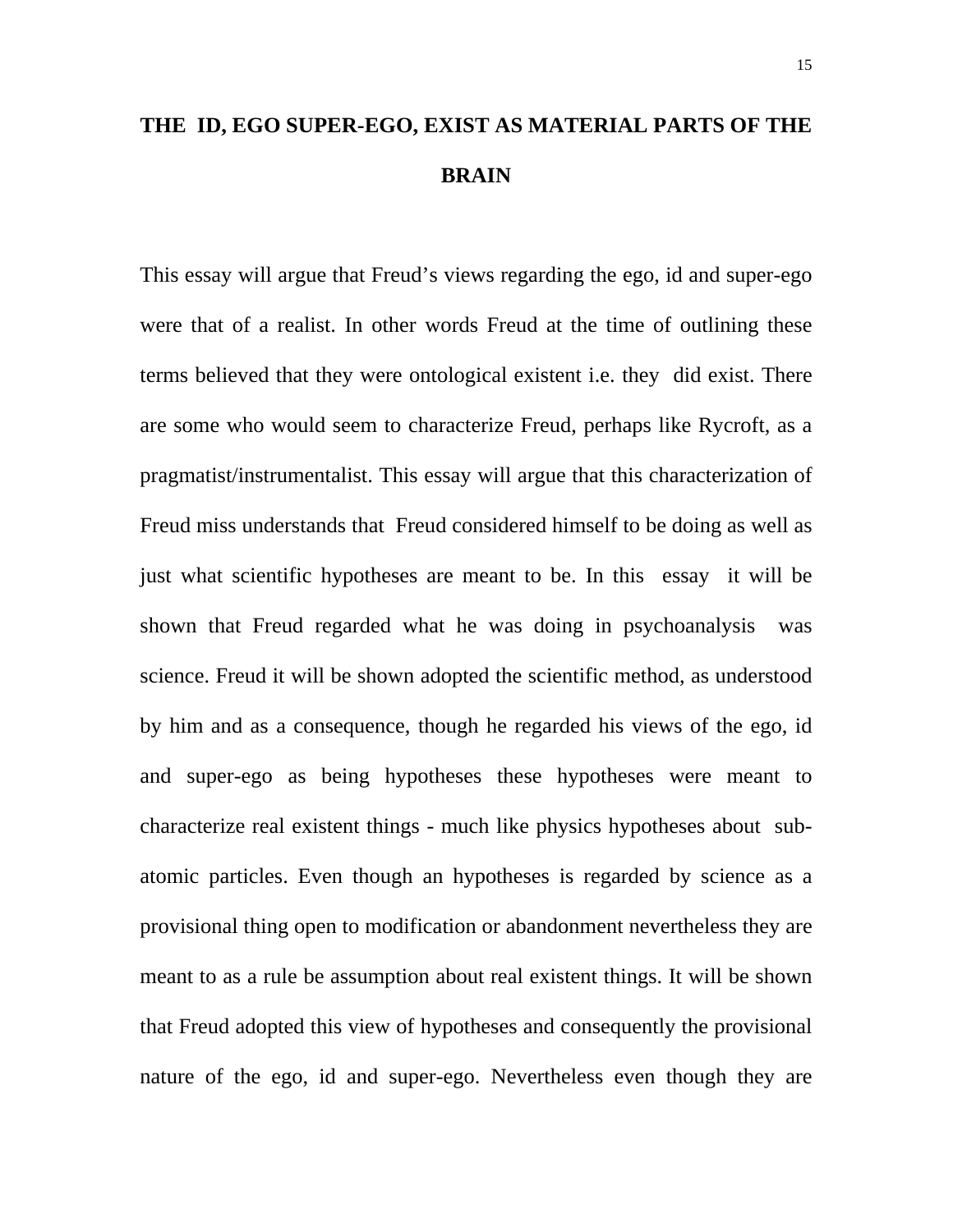provisional entities these entities at the time of formulation were regard by Freud as existing even though with time their characteristic could be modified or them abandoned as new fact became known I will demonstrate Freud's realism by outlining 1) his characterizations of the ego, id and superego then 2) his views in regard to the scientific method and his views in regard to the ontological nature of his metapsychology

In *The Ego and the Id* Freud characterized the mental apparatus as being made of three interrelating structural parts: the Id, the Ego and the Super-Ego. The structural model as A . Batman and J. Holmes note is "… firmly imbedded within the instinct theory."<sup>31</sup> The model sets out to explain how an individual's personality structure in light of external reality adapts itself to the demands of instinctual wishes and repression's. This structural model places more emphasis upon external reality than does the topographical model. As a consequence as A. Bateman & J.Holmes not " the key issue clinically is not just whether the patient is conscious or unconscious of some aspect of himself, but whether what part of his mind holds sway: is the patient behaving and thinking according to primary processes [Id]; under the

<span id="page-15-0"></span><sup>31</sup> A. Bateman, J. Holmes, *Introduction to Psychoanalysis*, Routledge, 1995, p.35.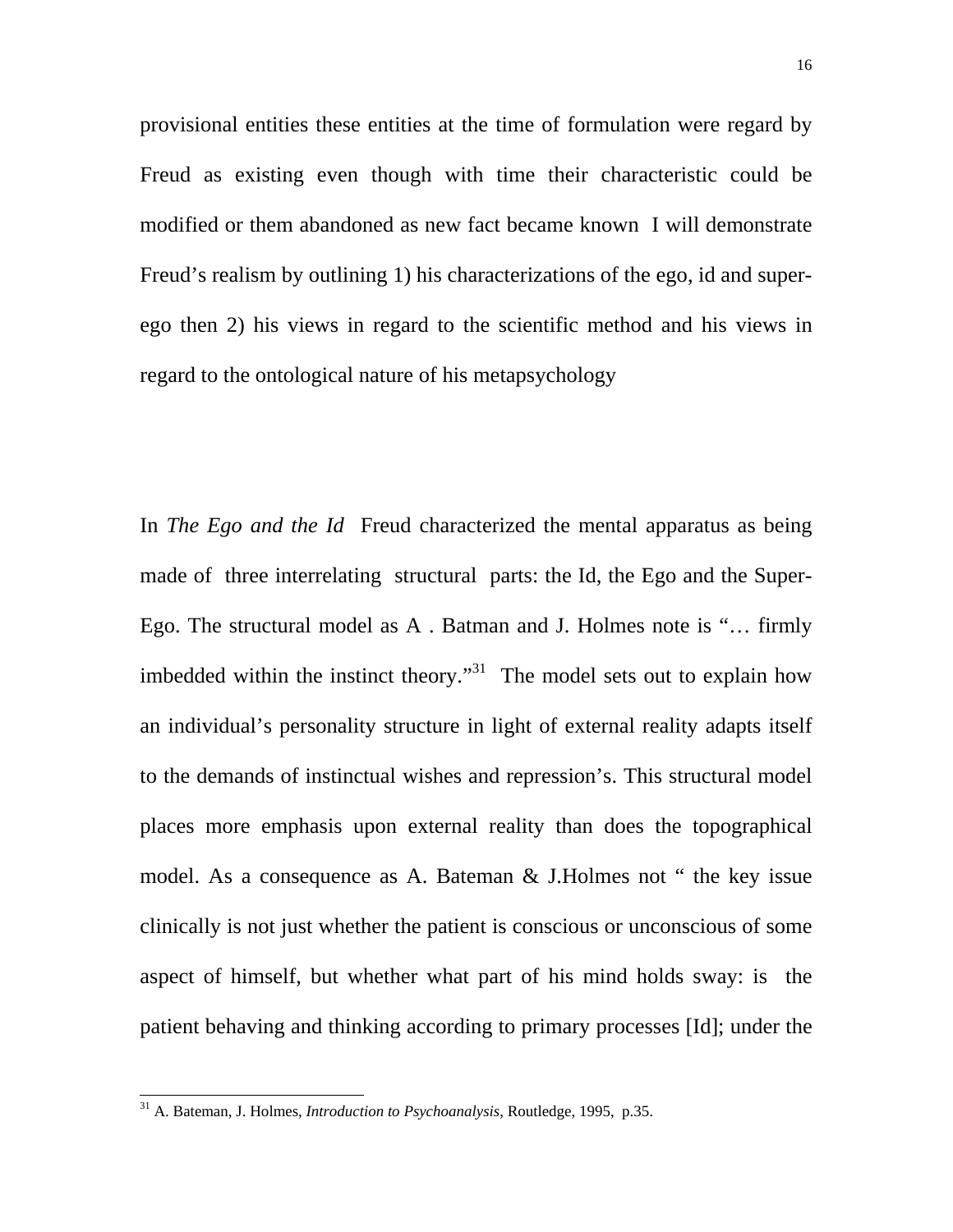dictates of conscience [Super-Ego]; or adaptively [reality testing Ego/consciousness].["32](#page-16-0) The structural model was concerned with the vicissitudes of the instinctual drives, like the topographical but it placed more emphasis on the structures that delay and alter drive expression.<sup>33</sup>

In Freud's structural model the Id corresponds to the Ucs.<sup>34</sup> Now though the Ucs does not coincide with the repressed nevertheless all that is repressed is Ucs.<sup>35</sup> Consciousness is the surface of the mental apparatus.<sup>36</sup> It regarded as being the sense organ of the ego.<sup>37</sup> All perceptions from with out –external reality- and within are from consciousness  $[Cs]$ .<sup>38</sup> Freud notes that only a perception that was once conscious can become conscious.<sup>39</sup> The Super-Ego is the psychic representative of the parental authority figures of childhood which have been distorted in some way.<sup>40</sup> The Super-Ego is a differentiation within the Ego. $41$  It crystallizes out of the ego as the person develops, as the ego crystallizes out of the  $id<sup>42</sup>$  Freud faced with the clinical phenomena of guilt brought on in some cases by morals etc formulated the

<span id="page-16-1"></span><span id="page-16-0"></span>

 $\frac{32}{33}$  ibid., p. 36<br> $\frac{33}{35}$  J. Sandler et al, *Freud's Models of the Mind, International* University Press, 1997, p. 166.

<span id="page-16-2"></span><sup>&</sup>lt;sup>34</sup> S. Freud, *Freud, The Ego and the Id", in On Metapsychology*, Penguin, 1984, p.362. <sup>35</sup> ibid., p.35.

<span id="page-16-10"></span><span id="page-16-3"></span>

<span id="page-16-4"></span><sup>36</sup> ibid., p.357

<span id="page-16-5"></span><sup>37</sup> ibid.,. pp.364-365.

<span id="page-16-6"></span> $38$  Ibid., p.  $357$ .

<span id="page-16-7"></span> $39$  ibid., p.358.

<span id="page-16-8"></span> $40$  ibid., pp. 367-379.

<span id="page-16-9"></span> $^{41}$  ibid., p. 367.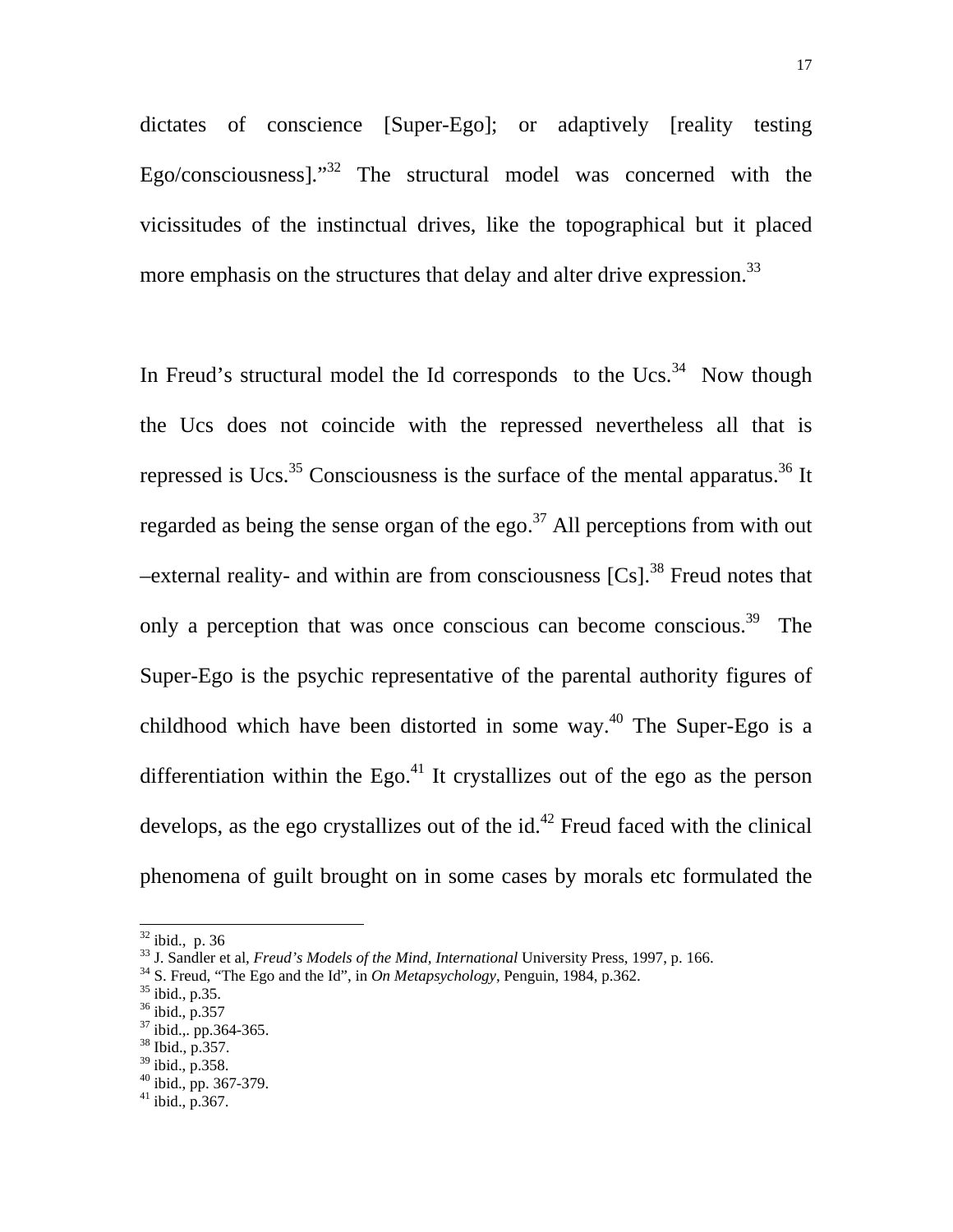notion of the Super-Ego to account for this guilt or conscience.<sup>43</sup> This psychic representative thus is responsible for a persons unconscious guilt.<sup>[44](#page-17-1)</sup> The Super-Ego is a persons conscience as well as the ideal derived through society and the parents. $45$  The Ego is a structure that is under the influences of the Id and Super-Ego and consciousness. It is an entity that developed to cope with the demands of the pleasure seeking Id the restrictions of the external reality consciousness [its reality testing role] and the demands of the conscience of the Super-Ego.<sup>46</sup> The Ego faced with these conflicting demands uses its mechanisms of defense to send unwanted content into the Id as repressed content<sup>47</sup> as well as uses its problem-solving and synthetic capacity to deal with all these demands. The Ego "represents … reason and common sense, in contrast to the id which contains the passions."[48](#page-17-5) The Ego is not sharply separated from the Id as part of it is itself Usc. As Freud states" a part of the ego, too and Heaven knows how important a part- may be Ucs, undoubtedly is Ucs. And this Ucs belonging to the ego is not latent

<sup>42</sup> ibid., pp.367-379.

<span id="page-17-0"></span> $43$  ibid., pp. 365-366.

<span id="page-17-1"></span><sup>44</sup> ibid., p.374.

<span id="page-17-2"></span><sup>45</sup> ibid., pp.367-379.

<span id="page-17-3"></span> $46$  ibid., pp. 367-379.

<span id="page-17-4"></span> $47$  Ibid., pp.362-363.

<span id="page-17-5"></span><sup>48</sup> Ibid., p.364.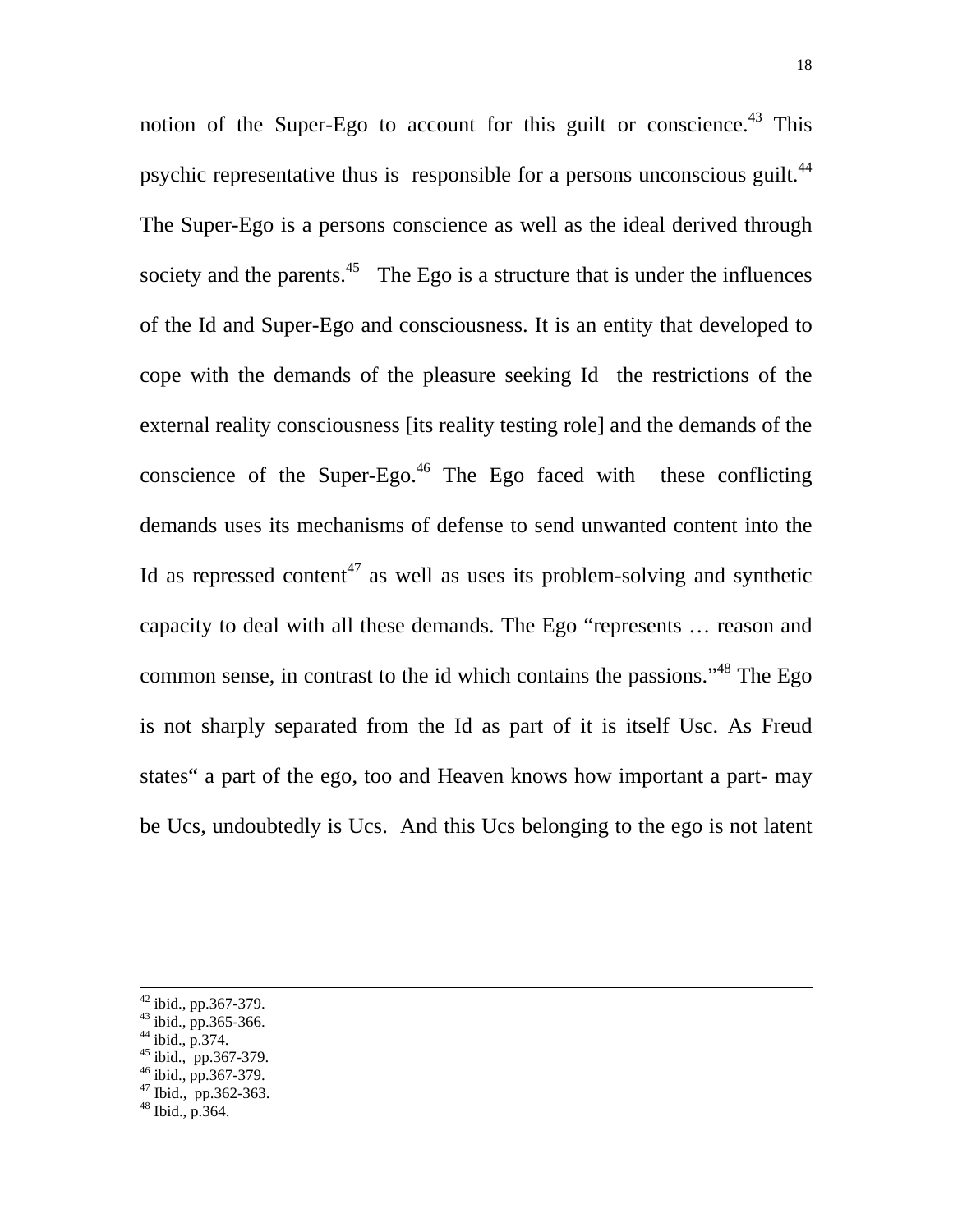like the Pcs; for if it were it could not be activated without becoming conscious."[49](#page-18-0)

The ego uses the mechanisms of defense to repress and modify unacceptable unconscious wishes. The censorship is now no longer a barrier between different psychic parts of the mind it is in fact part of the ego itself. In this regard it can be seen that part of the ego is to protect consciousness from unpleasant content by evaluating and filtering unacceptable content.<sup>50</sup> It can do this by noticing anxiety the consciousness generates when unacceptable content is coming through. $51$ 

Based upon Freud's clinical experience he constructed a theoretical superstructure which he called a Metapsychology.<sup>52</sup> This Metapsychology involved such things as the ego, id and super-ego of which Freud stated "[t]he super-ego, the ego and the id – these, then, are the three realms, regions, provinces, into which we divide an individual's mental apparatus …

<span id="page-18-0"></span> $49$  ibid., p.356.

<span id="page-18-1"></span> $50$  ibid., pp.399-401.

<span id="page-18-2"></span> $51$  ibid., p. 399.

<span id="page-18-3"></span><sup>52</sup> J, Strachey, Sigmund Freud: 'A sketch of his life', in *New Introductory lectures on Psychoanalysis*, Penguin, 1991, p.21.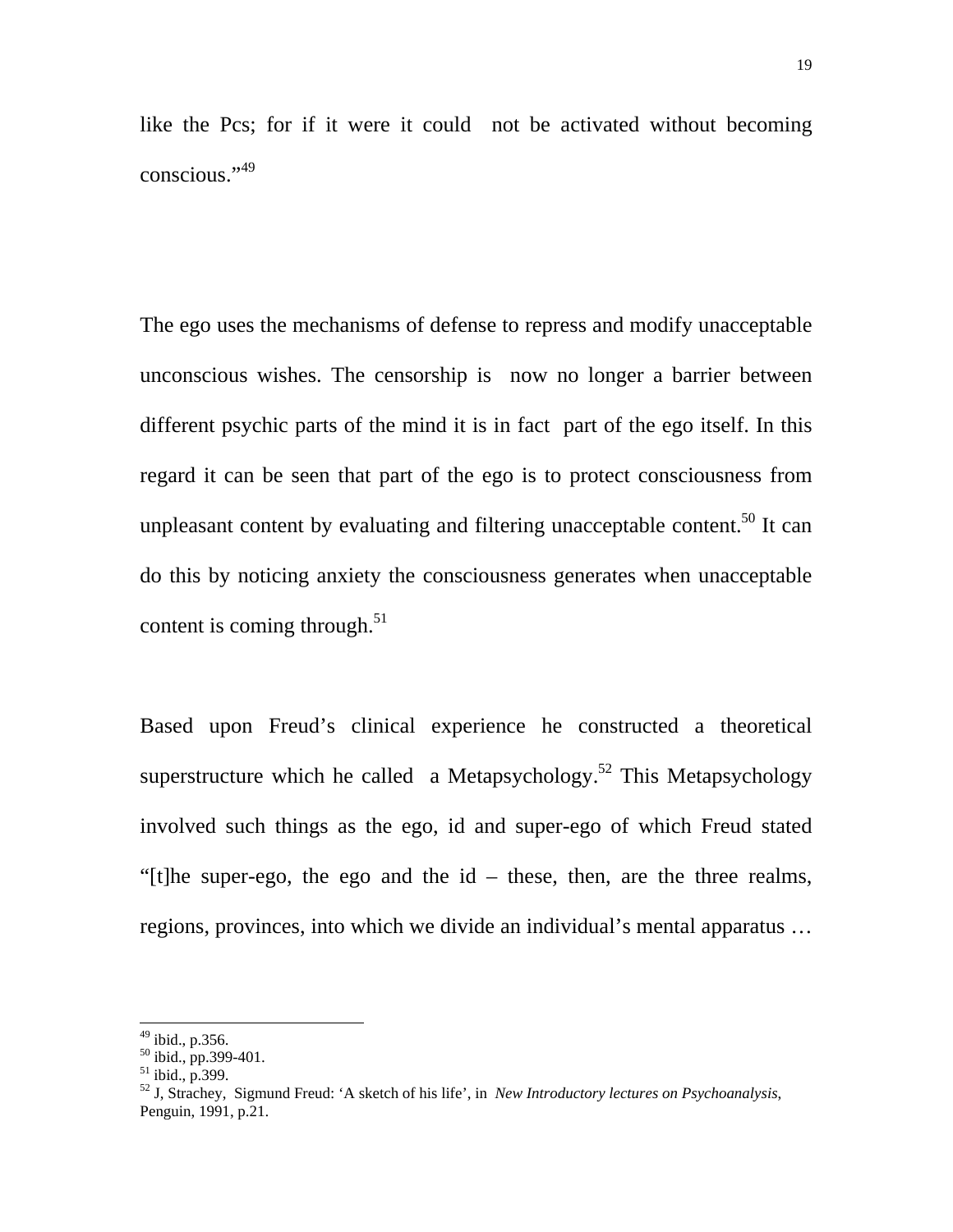$10^{153}$  Now the question, is in regard the Metapsychology of the ego, id, superego, to 'is Freud a realist or pragmatist/instrumentalist'? In other words does Freud believe that his entities exist or are they only heuristics tools to aid explanation without any ontological existence. Rycroft claims that Freud regarded his psychic apparatus as a fiction<sup>54</sup> – "they formulate mental" phenomena *as if they* were phenomena."<sup>55</sup> In this regard a fiction does not ontologically exist it is just heuristic. Thus from Rycroft's characterization Freud is an instrumentalist not a realist. Some of Freud's expositions would seem to support this claim of Rycroffts. ; but when we understand just what Freud thought about the scientific method and scientific hypotheses we shall see that this is a misrepresentation of Freud's ideas due to a misunderstanding of what Freud thought he was doing.

From Freud's account of what science is and does it can be seen that Freud regarded the ego, id and super-ego as being ontological existent entities. Freud regarded what he was doing in psychology as science. Science, according to Freud, " … endeavors is to arrive at a correspondence with reality – that is to say, with what exists outside us and independently of us

<span id="page-19-2"></span> $^{55}$ ibid., p.17.

<span id="page-19-0"></span><sup>53</sup> S, Freud, 'Dissection of the personality', in *New Introductory lectures on Psychoanalysis*, Penguin, 1991, p.104.

<span id="page-19-1"></span><sup>&</sup>lt;sup>54</sup> C,Rycroft, A Critical Dictionary of Pyschoanalysis, 2 ed, Penguin, 1995, p.142.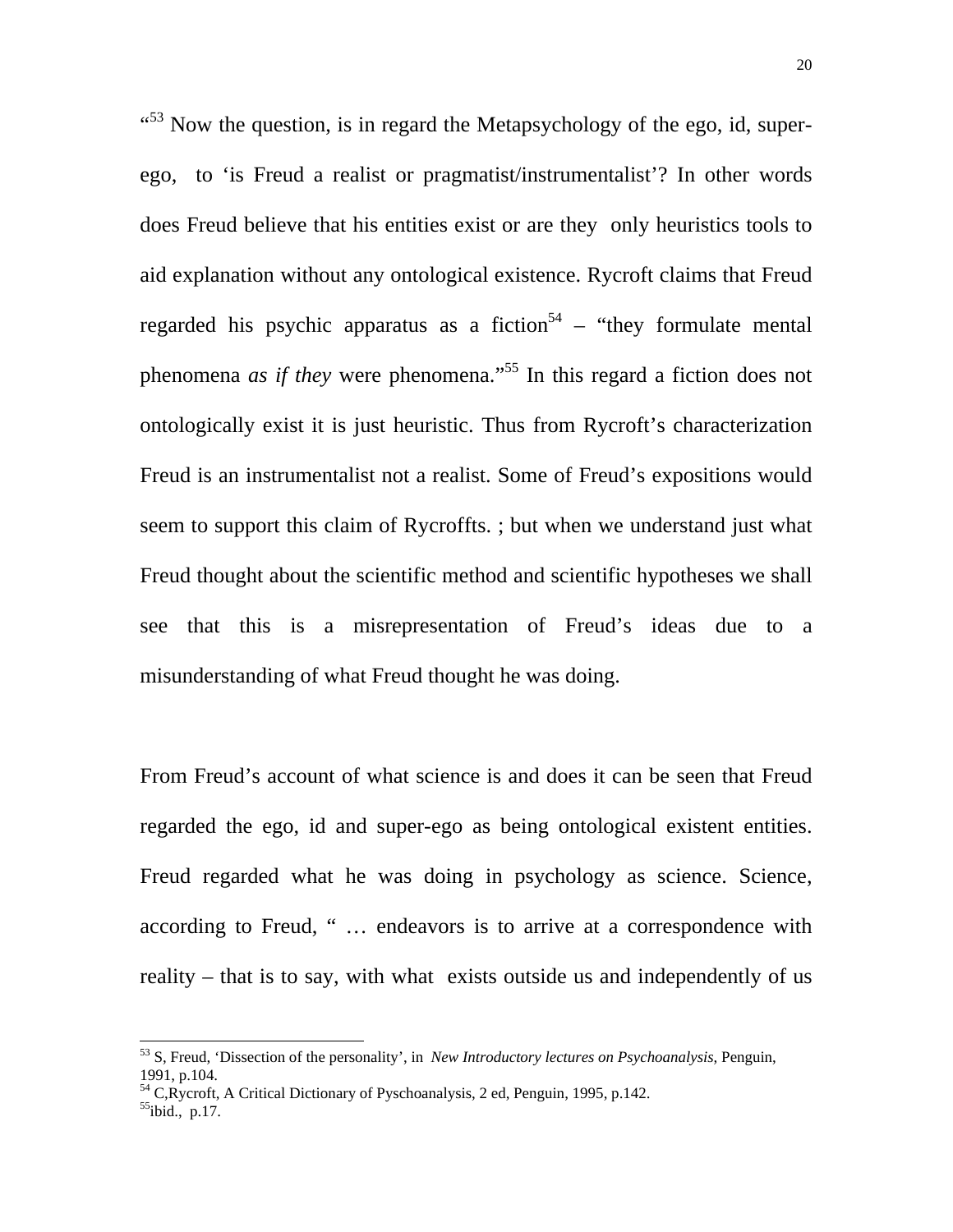$\ldots$  correspondence with the real external world we call 'truth'.<sup>56</sup> Thus we see here that Freud regarded science as discovering real existent entities, entities that are external and independent of us. Now these entities were regarded as being provisional hypotheses. Freud states of this Metapsychology that any part of it can be altered or changed without lose or regret once it proves inadequate. As he states " such ideas as these are part of the speculative superstructure of psychoanalysis any portion of which can be abandoned or changed without loss or regret the moment its inadequacy has been proved."<sup>57</sup> Similarly Freud notes that the mental apparatus "... is an hypotheses like many others in the sciences … open to revision … The value of an 'fiction' of this kind … depends on how much one can achieve with its help."<sup>58</sup> Here Freud is associating 'fiction' with hypotheses. Now Freud regarded an hypothesis. As something science constructs to understand the observational facts which can be modified or altered as the observations entail in order to get a better understanding of the facts in question. As Freud notes in science " [b]y observation … we come upon something new … we put forward conjectures, we construct hypothesis, which we withdraw if they are not confirmed ... we renounce early

<span id="page-20-0"></span><sup>56</sup> S, Freud, 'A Weltanshauung', in *New Introductory lectures on Psychoanalysis*, Penguin, 1991, p.206- 207.

<span id="page-20-1"></span><sup>57</sup> S, Freud, 'An Autobiographical Study' in *Historical and Expository Works on Psychoanalysis*, Pelican books, 1986, p.216.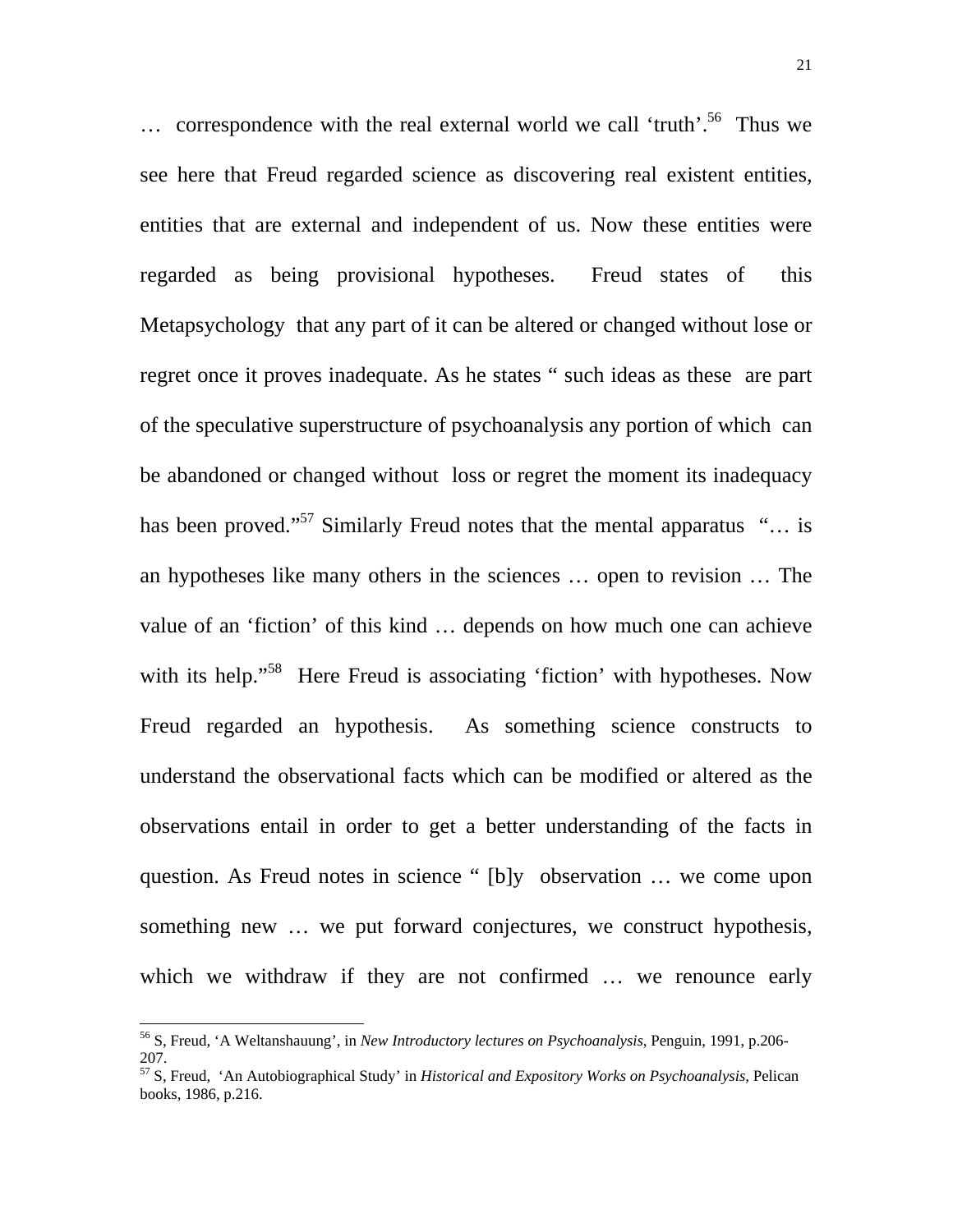convictions so as not to be led by them into overlooking unexpected factors and in the end …we get an insight into the whole of mental events ..."<sup>[59](#page-21-0)</sup>

Now Freud regarded such things as matter, force and gravitation in physic as being hypotheses or working concepts as he states " [p]hysics itself, indeed, would never have made any advance if it had to wait until its concepts of matter, force, gravitation and so on had reached the desirable degree of clarity and precision."<sup>60</sup> Now just as Freud would regard some concepts of science i.e. physic as being hypotheses he nevertheless would not deny that in some way they did exist. This is the same with his hypotheses of the ego, super-ego and id. For Freud these hypotheses at the time of formulation referred to existent ontological things.

Freud is a realist. He believed at the time he postulated such things as ego, id and super-ego that they were perpetually existing entities. The ego, id superego did exist. even though his hypothesis about them could in time be modified, or displaced by new facts, they nevertheless, at the time he put them forward , did exist.

<span id="page-21-1"></span><sup>58</sup> S, Freud, 'The Question of Lay Analysis', in *Historical and Expository Works on Psychoanalysis*, Pelican books, 1986, p.294.

<span id="page-21-0"></span><sup>59</sup> S, Freud, 'A Weltanshauung' in *New Introductory lectures on Psychoanalysis*, Penguin, 1991, p.210.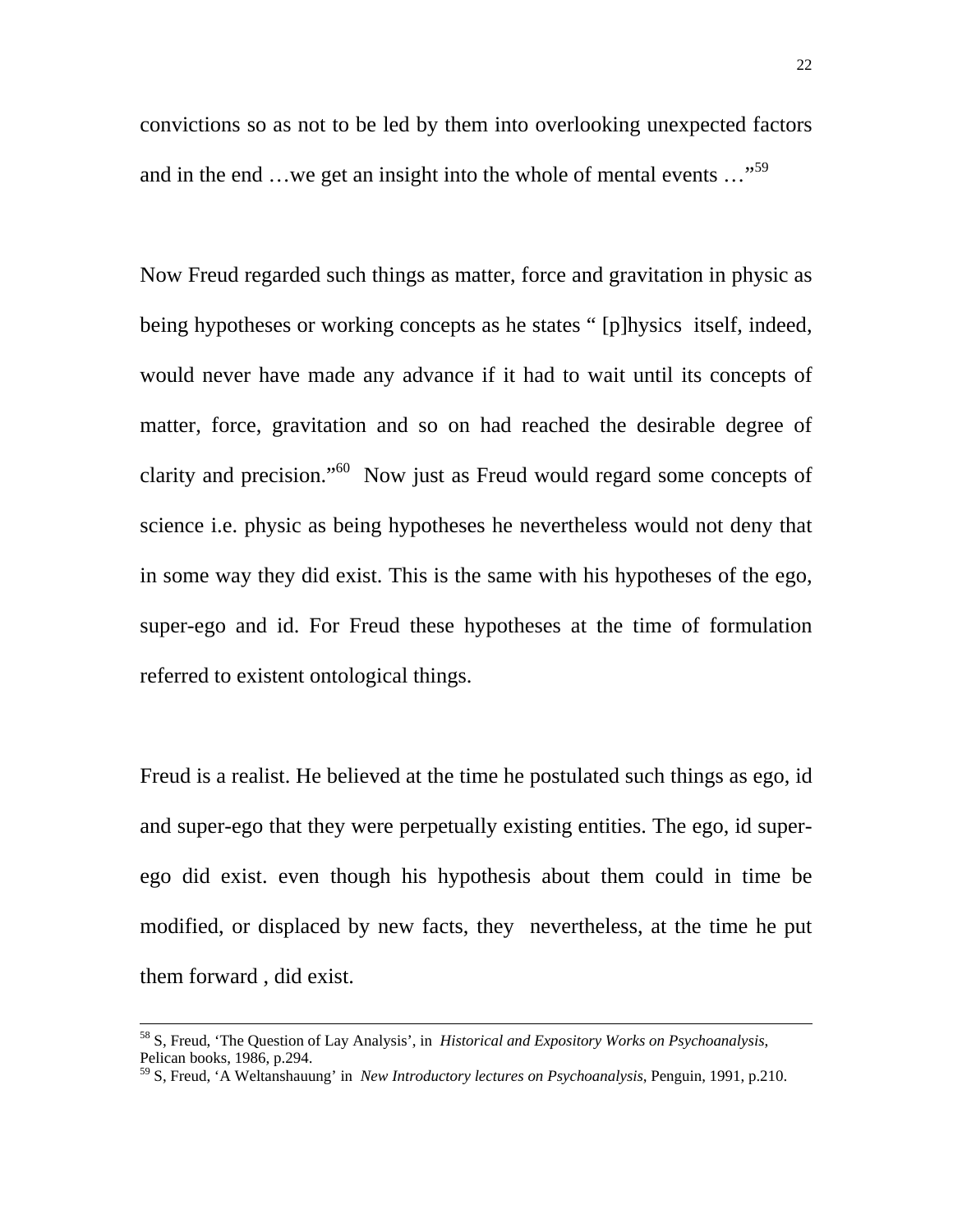Freud abandon the topographical model, for his structural model, nevertheless when he constructed it he believed that what he was describing in fact did exist. Now even though Freud stated that"… our hypothesis set out to be no more than graphical illustrations"<sup>61</sup> he nevertheless believed that there is something for which the metaphor is a metaphor of. This something did exist it existed in the brain itself. In talking about sexuality, in 1914, Freud notes that psychical forces can be used to replace, or stand for what are really chemical substances, or existents he states " … we are taking this probability into account in replacing the special chemical substances by special psychical forces."<sup>62</sup>In other words Freud is saying the psychical forces exist ontologically because the chemicals they represent exist ontologically. In 1914. Freud postulates the an agency that was to become the super-ego in such a way that he states that it might ontologically exist As he states "[I]t would not surprise us if we were to find a special psychical agency … [one that] constantly watches the ego and measures it by that ideal. If such and agency exists we cannot possibly come to upon it as a

<sup>60</sup> S, Freud, 'An Autobiographical Study' in *Historical and Expository Works on Psychoanalysis*, Pelican books, 1986, p.242.<br><sup>61</sup> S. Freud, 'The Unconscious' in *On Metapsychology*, Penguin, 1991, p.177.

<span id="page-22-0"></span>

<span id="page-22-1"></span> $^{62}$  S, Freud, 'On Narcissism an Introduction', in *On Metapsychology*, Penguin, 1991. P. 71.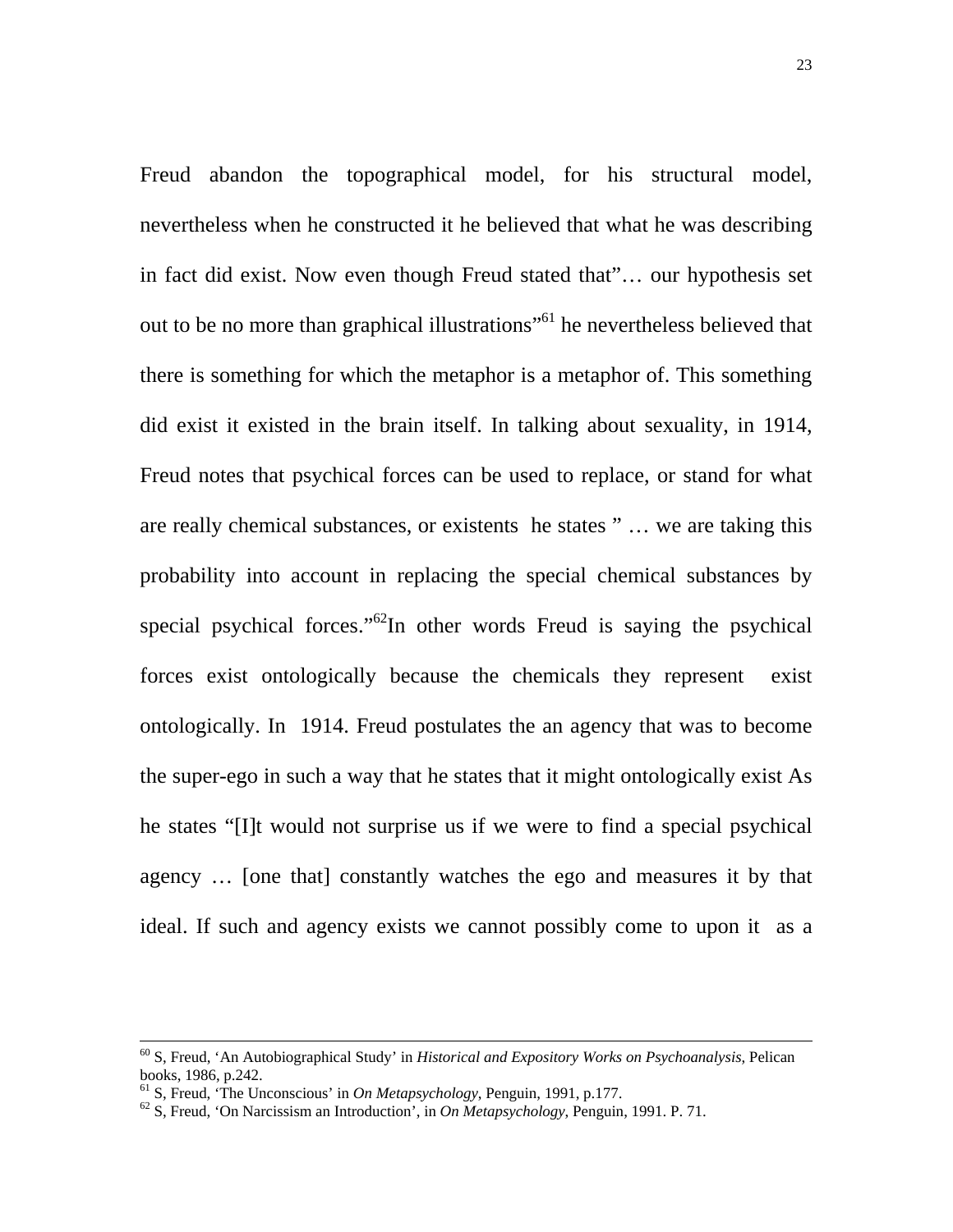discovery – we can only recognize it  $\ldots$ <sup>463</sup> Freud in 1915 noted that the mental apparatus of the topographical model did refer to physical parts of the brain. In regard to the topography of the mental apparatus Freud states " It is a difficult one as it goes beyond pure psychology and touches on the relations of the mental apparatus to anatomy. We know that in the very roughest sense such relations exist."<sup>64</sup> In 1933 Freud again notes that the psychic phenomena existed because they had biological i.e. physical accompaniments As he states "[a]ctually what we are talking now is biological psychology, we are studying the psychical accompaniments of biological processes. It was as representing this aspect of the subject that the 'ego-instincts' and the 'sexual instincts' were introduced into psychoanalysis.["65](#page-23-2) Again Freud claims that psychoanalysis is rooted in biology" … after we have completed our psychoanalytic work we will have to find some point of contact with biology..."<sup>66</sup> Similarly psychoanalysis " … explains the supposedly somatic concomitants phenomena as being what is truly psychical …"[67](#page-23-4) These claims of Freud clearly show that the mental apparatus of the ego, id and super-ego did exist because they have

<span id="page-23-0"></span> $^{63}$ Ibid., . P. 89.

<span id="page-23-2"></span><span id="page-23-1"></span>

<sup>&</sup>lt;sup>64</sup> S, Freud, 'The Unconscious' in *On Metapsychology*, Penguin, 1991, p.176<br><sup>65</sup> S, Freud, 'Anxiety and Instinctual life', in *New Introductory lectures on Psychoanalysis*, Penguin, 1991, p.128.

<span id="page-23-4"></span><span id="page-23-3"></span><sup>66</sup> S, Freud, 'The Claims of Psychoanalysis to Scientific Interest' in *Historical and Expository Works on Psychoanalysis*, Pelican books, 1986, 42.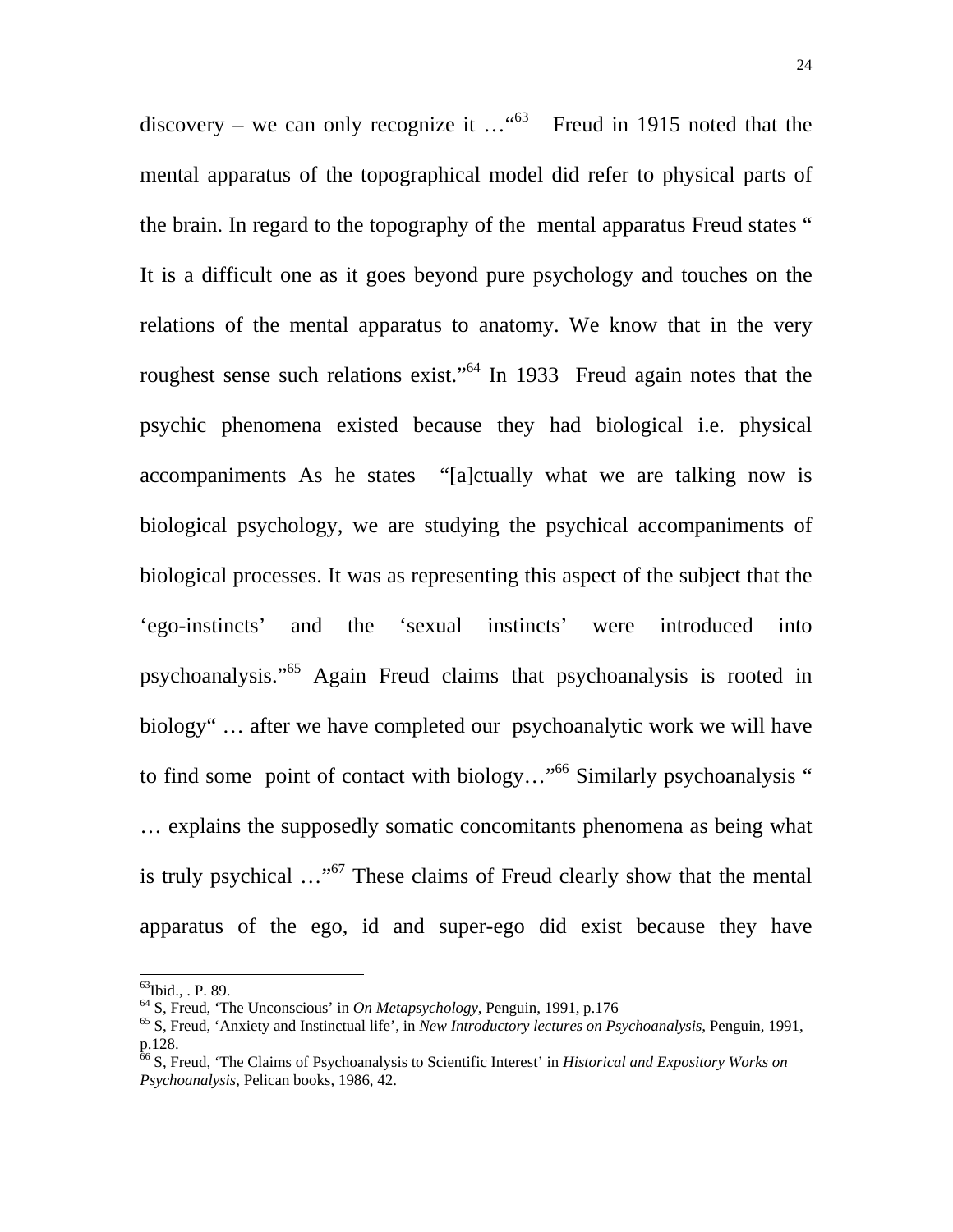biological, or physical accompaniments in the brain Freud says this clearly when he states " ... we must recollect that all our provisional ideas in psychology will presumably some day be based on an organic substructure ..."<sup>68</sup> Here we see that Freud regarded his hypotheses of the mental apparatus as one day being found to be part of the organic make up of the brain. In other words as existing since the physical brain exists. Thus even though the ego, id and super-ego are provisional hypotheses at the time of there use they where considered to be existent ontological things. That Freud regarded the ego as being an ontologically real things is no more clearly seen than in regard to the fact that according to Freud the ego both produces and feels anxiety. Freud states " [w]ith this thesis that the ego is the sole seat of anxiety – that the ego alone can produce and feel anxiety.<sup> $59$ </sup> The feeling of anxiety is a real phenomena not a fiction- if the ego feels a real emotion then it must be real as well not a fiction as Rycroft claims.

Now it must be admitted that Freud in his writing seems to offer a pragmatist/instrumentalist account of the ego, id and super-ego that

<span id="page-24-1"></span><sup>67</sup> S, Freud, 'An Outline of Psychoanalysis', in *Historical and Expository Works on Psychoanalysis*, Pelican books, 1986, p.389.

<span id="page-24-0"></span><sup>68</sup> S, Freud, 'On Narcissism an Introduction', in *On Metapsychology*, Penguin, 1991.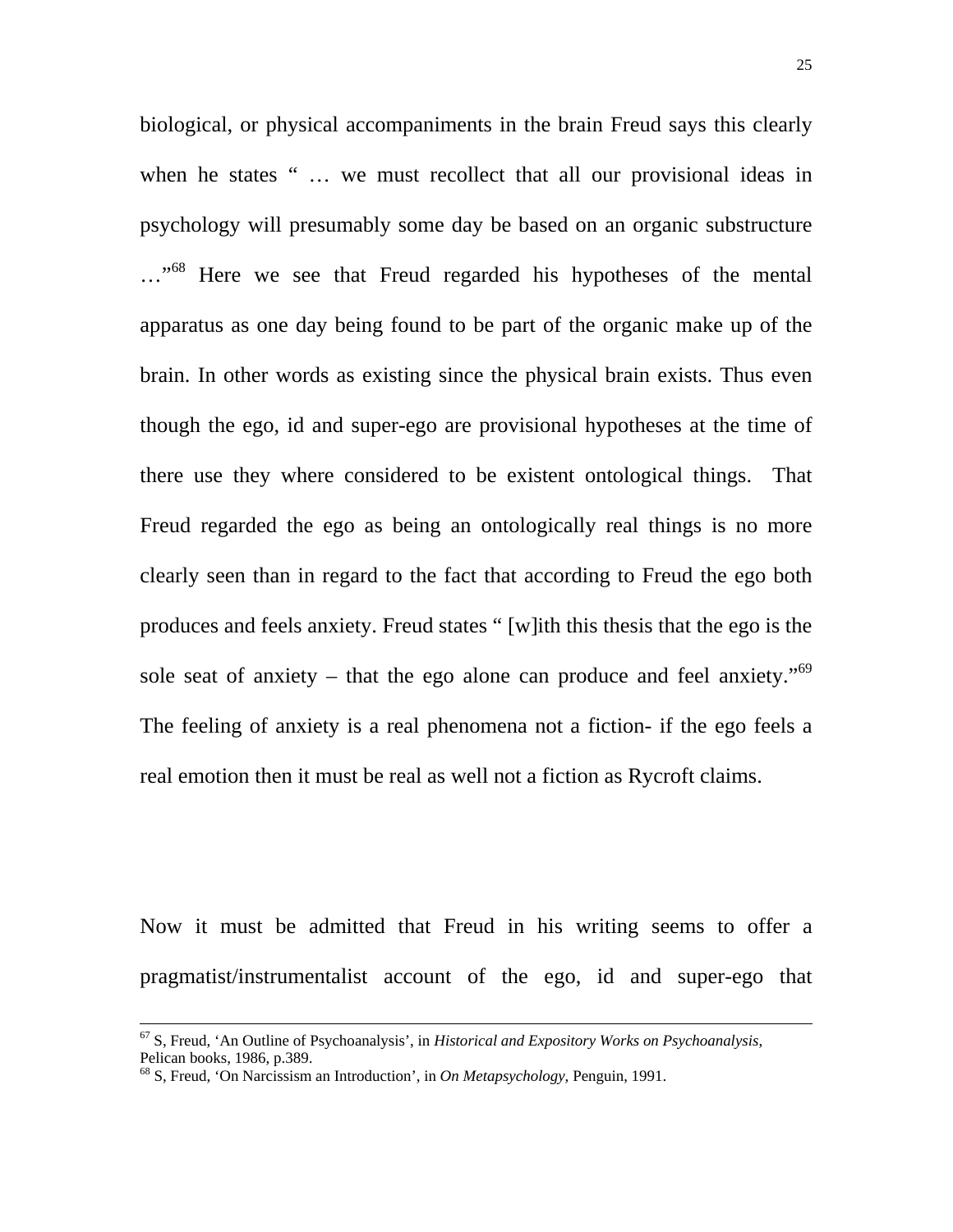contradicts the above realist account of Freud. This pragmatism was expressed Breuer in 1893-95, in his joint work with Freud. Breuer noted that the spatial relations of psychology are only metaphor and have not reality to the brain as they are only mythical entities As he states" Our mythology is complete .. we constantly bear in mind that all such spatial relations are metaphorical and don't allow ourselves to be mislead into supposing that these relations are literally present in the brain we may nevertheless speak of a consciousness and subconsciousness. But only on this condition."[70](#page-25-0) Freud seems to adopt this characterization of Breuer in some of his characterizations of the mental apparatus, and could account for Rycroft claiming that Freud regarded his mental apparatus as a fiction i.e. did not ontologically exist.

Freud in 1905 states "... the terminology of the still unknown topography of the mental apparatus (which is not to be taken anatomically). $^{71}$  Again in 1915 Freud noted that "[o]ur psychical topography has *for the present* nothing to do with anatomy; it has reference not to anatomical localities but

<sup>69</sup> S, Freud, 'Anxiety and Instinctual life', in *New Introductory lectures on Psychoanalysis*, Penguin, 1991, p.117.<br><sup>70</sup> J, Breuer, & S, Freud, *Studies in Hysteria*, Penguin, 1991, p.307.

<span id="page-25-0"></span>

<span id="page-25-1"></span><sup>&</sup>lt;sup>71</sup> S, Freud, *Jokes and their Relation to the Unconscious*, Pelican Book, 1976, p.219.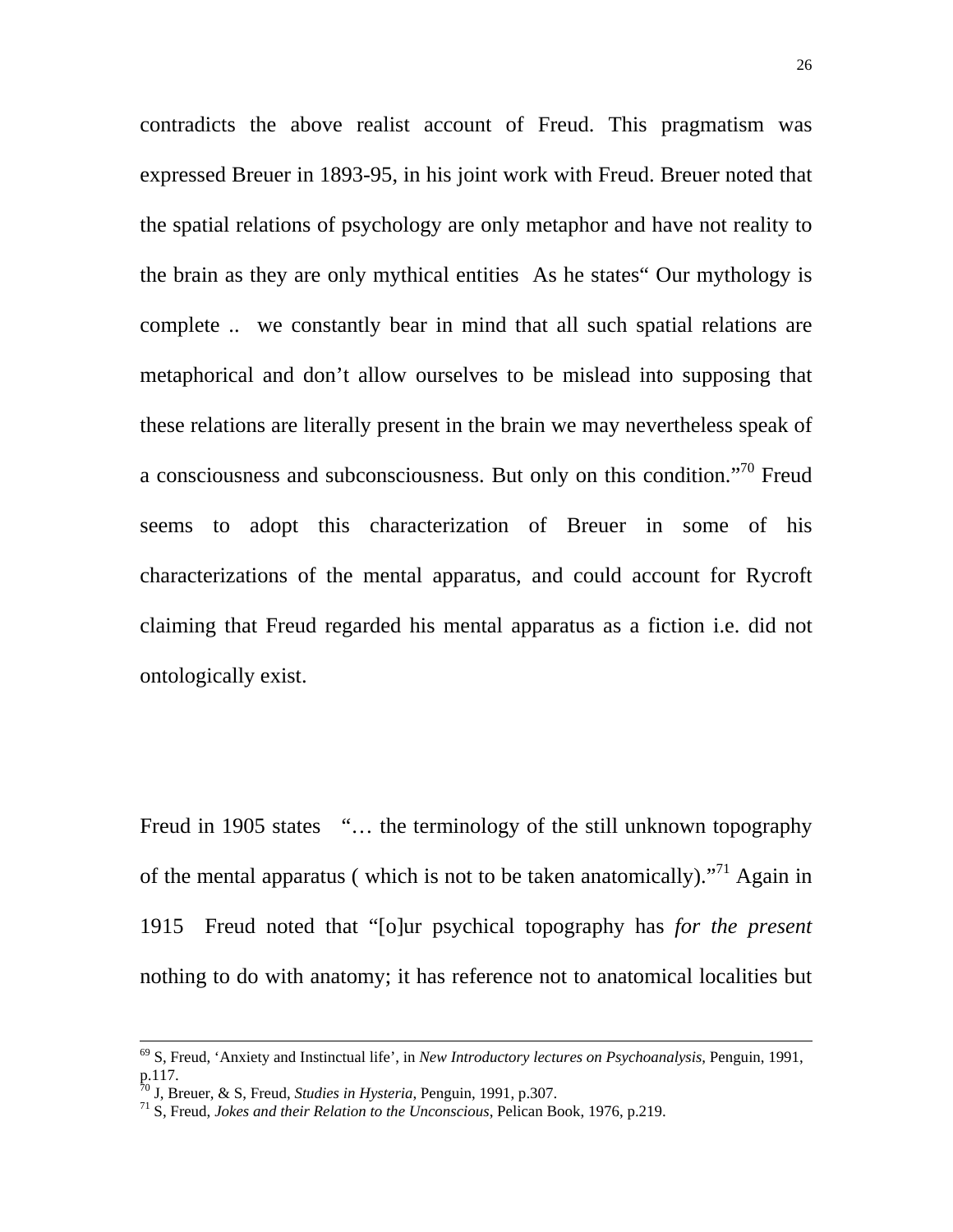to regions in the mental apparatus, wherever they may be situated in the body  $\ldots$  "<sup>72</sup> In 1933 Freud similarly stated " $\ldots$  the apparatus of the mind as being built up of a number of agencies or systems whose relations to one another are expressed in spatial terms without any actual connect with the anatomy of the brain ( I have described this as the topographical method of approach)" [73](#page-26-1)

In 1933 Freud comes the closet, to my mind, to answering the question as to whether the ego, id and super-ego are just concepts or existent ontological things. His answer is very vague, and since most of Freud's writing are clear and concise, it is mystery why –perhaps translation. Nevertheless his answer does not seem to make the issue clear at all. As he states

" I am now prepared to hear you ask me scornfully whether our ego psychology comes down to nothing more than taking commonly used abstractions literally and in a crude sense, and transforming them from concepts to things – by which not much would be gained. To this I would reply that in egopsychology it will be difficult to escape what is universally

<span id="page-26-1"></span><span id="page-26-0"></span><sup>72</sup> S, Freud, 'The Unconscious' in *On Metapsychology*, Penguin, 1991, p.177.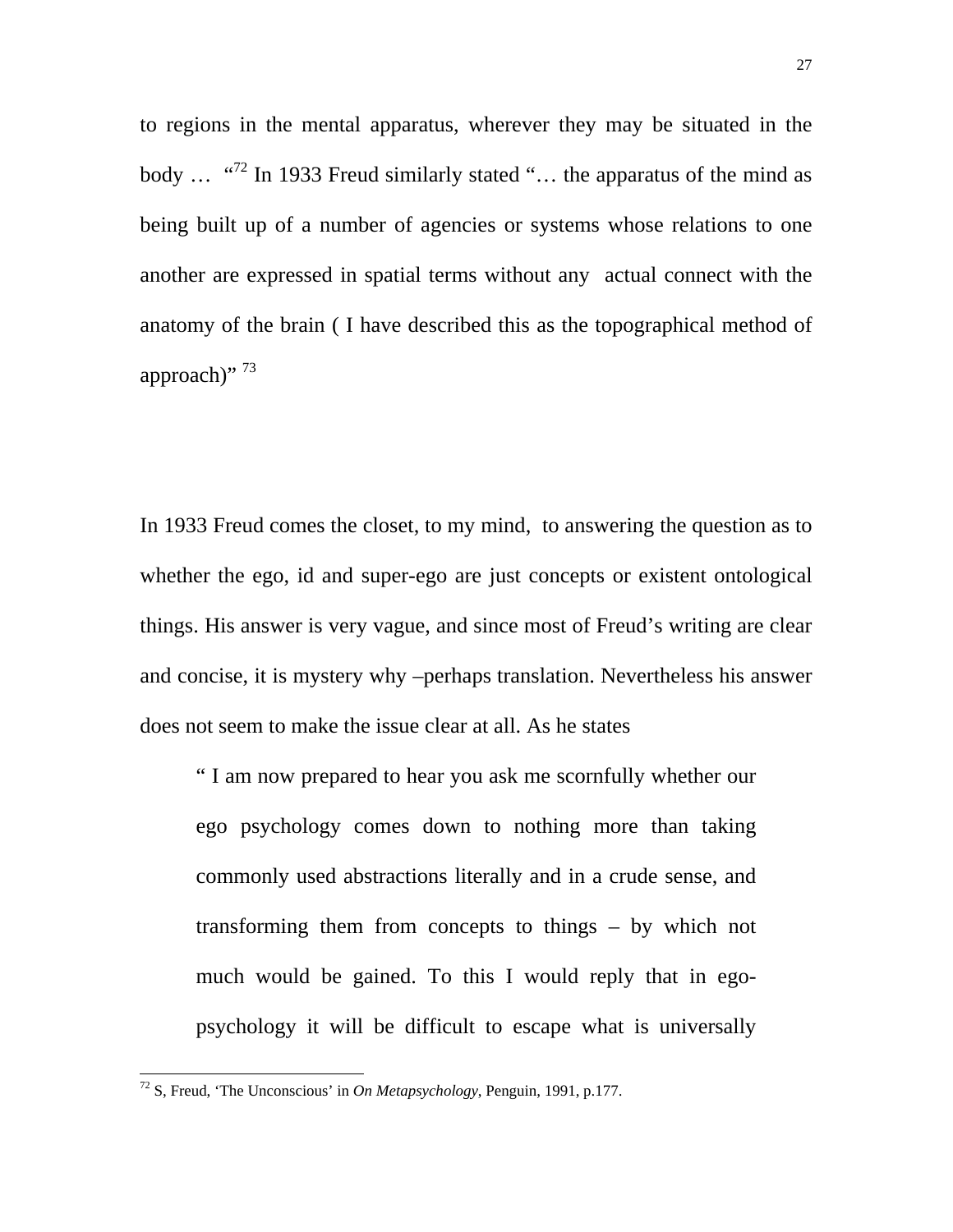known; it will be rather a question of new ways of looking at things and new ways of arranging them than of new discoveries."<sup>[74](#page-27-0)</sup>

These apparent contradictions of Freud in the light of his views about science it methods and aims must be an aberration. The pragmatist/instrumental claims of Freud are out of place with what Freud saw himself doing namely science. If we are to give any consistency to Freud's claims this pragmatist/instrument aspect can only be seen as being an anomaly. It is only when we place Freud's realist claims along side his concept of science that his views become both consistent and coherent and his pragmatism an aberration – which does need to be explain. We can see the consistency of Freud's realism when we consider in what degree he aggress and disagrees with Breuer's claims about mythology.

Freud in fact aggress with Breuer in calling his theories a mythology. But this agreement is deceptive. Freud in fact claims that the theories of physics are mythology as well. As Freud notes "[i]t may perhaps seem to you as

<sup>73</sup> S, Freud, 'An Autobiographical Study' in *Historical and Expository Works on Psychoanalysis*, Pelican books, 1986, p.216.

<span id="page-27-0"></span><sup>74</sup> S, Freud, 'Dissection of the personality', in *New Introductory lectures on Psychoanalysis*, Penguin, 1991, p.91.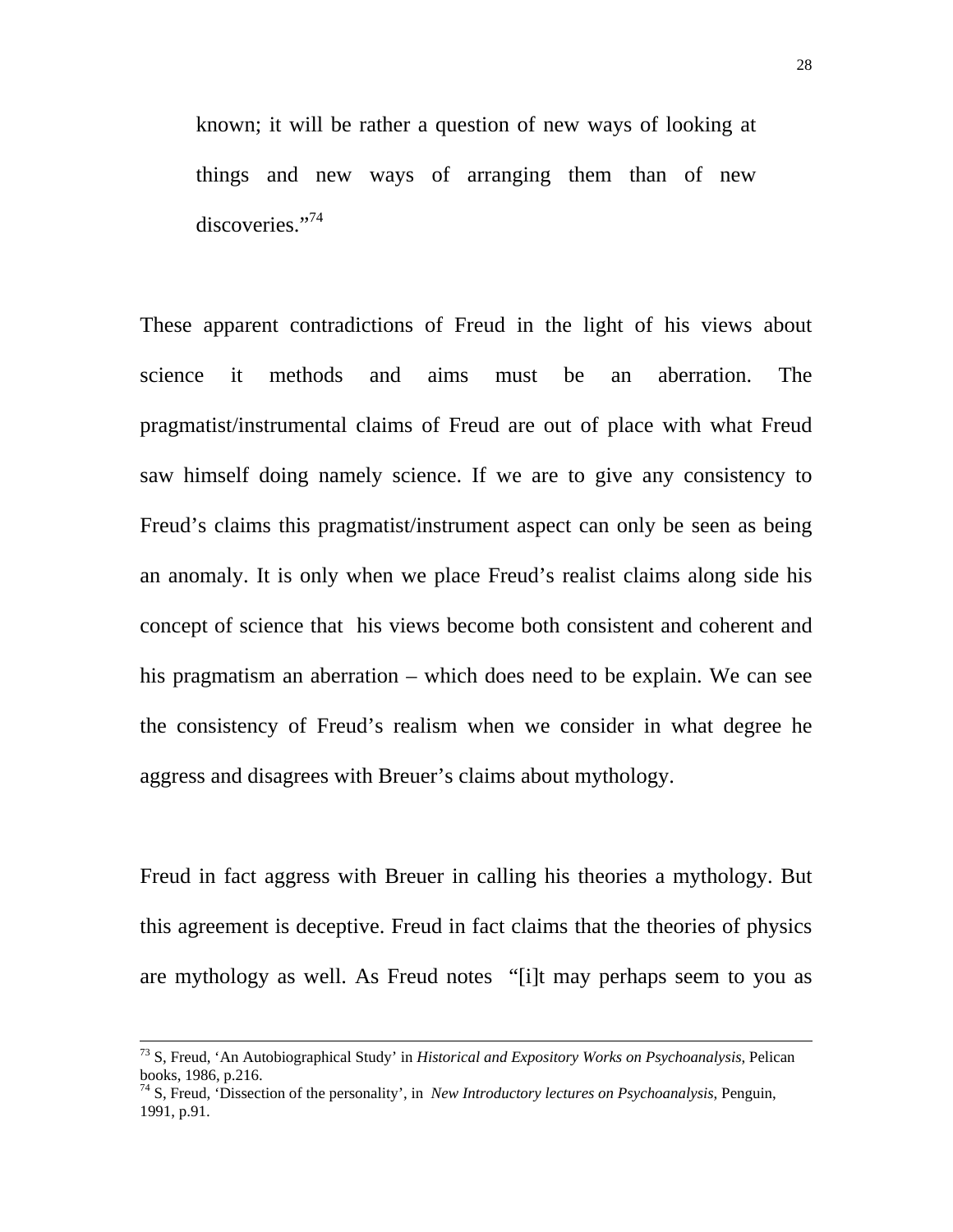though our theories are a kind of mythology … But does not every science come in the end to a kind of mythology like this? Cannot the same be said to-day of your physics."<sup>75</sup> Now as we argued above Freud would have regarded the mythical entities of physics such as force etc as existing. What Freud regarded mythical entities as being was not their non-existence but their indefiniteness. As Freud notes in regard to the instincts "[t]he theory of the instincts is to say our mythology. Instincts are mythical entities, magnificent in their indefiniteness."[76](#page-28-1) In this regard the ego, id and superego can be regarded as being mythical entities not because they don't exist but because their complete elaboration, like the entities of physics, remains indefinite.

Thus we see that Freud's ideas of the method and aims science make him a realist. This realism has the consequence that the ego, id and super-ego where regarded at the time of their use to be real ontological existent entities . The existed in the hard wiring of the brain as physical parts of the brains anatomy. There appear to be places in Freud's writing which give credence to Rycroft's claim that the ego, id and super-ego where just fictions heuristic

<span id="page-28-0"></span><sup>75</sup> S, Freud, 'Why War', in *Civilization Society and Religion, Group Psychology Civilization and it* 

<span id="page-28-1"></span><sup>&</sup>lt;sup>76</sup> S, Freud, 'Anxiety and Instinctual life', in *New Introductory lectures on Psychoanalysis*, Penguin, 1991, p.127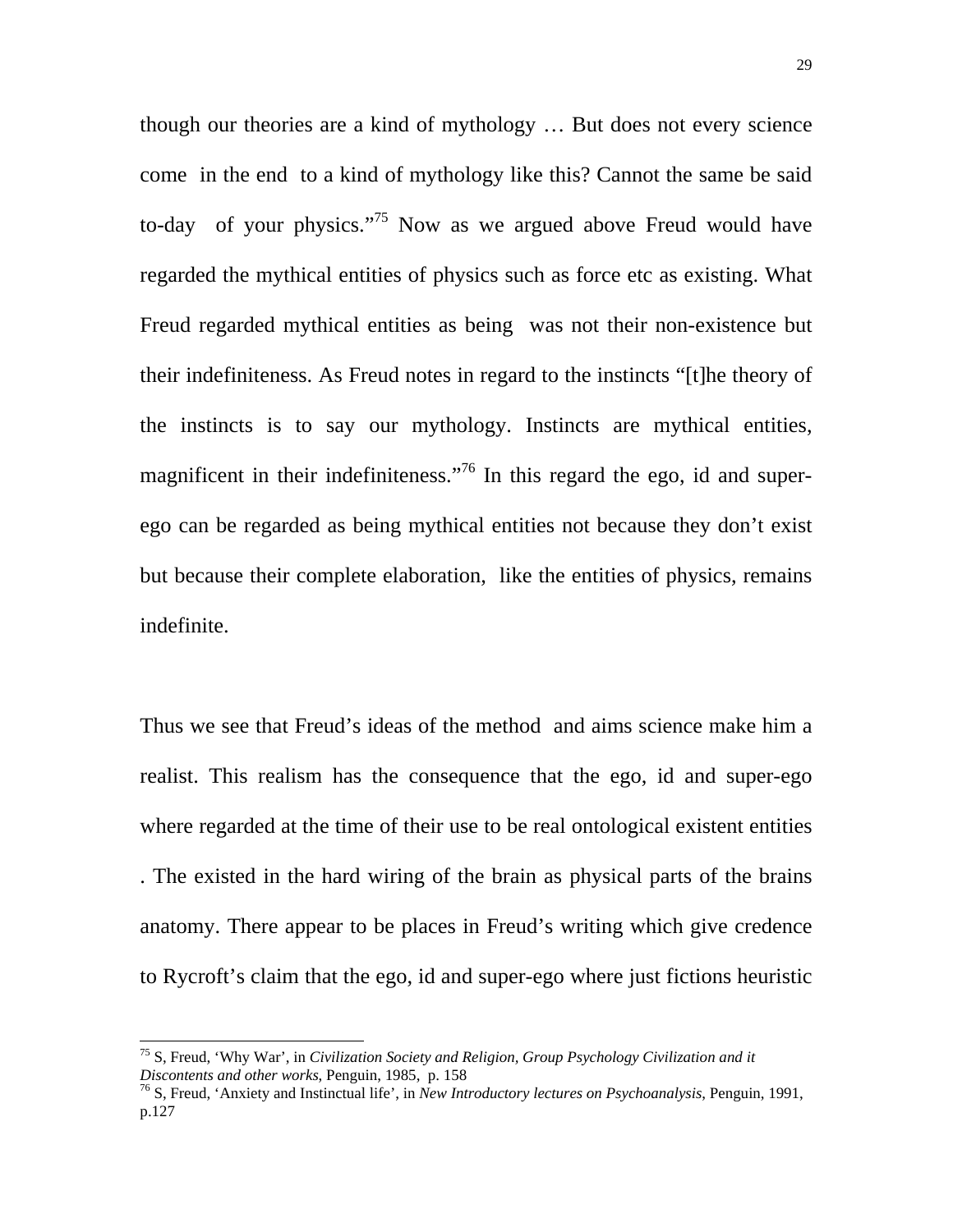devices without any ontological or physical aspects i.e. they where not part of the anatomy of the brain. It is argued that thee claims of Freud are aberrations or anomalies in his work for if we are to give consistency and coherence to Freud's ideas then we must see his total work in terms of how he viewed science, the very thing he thought he was doing. This view of science held by Freud was that of a realist not a pragmatist/instrumentalist. Breuer claimed that the entities of psychology where fictions or myths, agreeing with Rycroft. Freud also claimed that the entities of psychoanalysis where myths, but he did not mean they where fictions but instead only indefinite like the real existent entities of physics.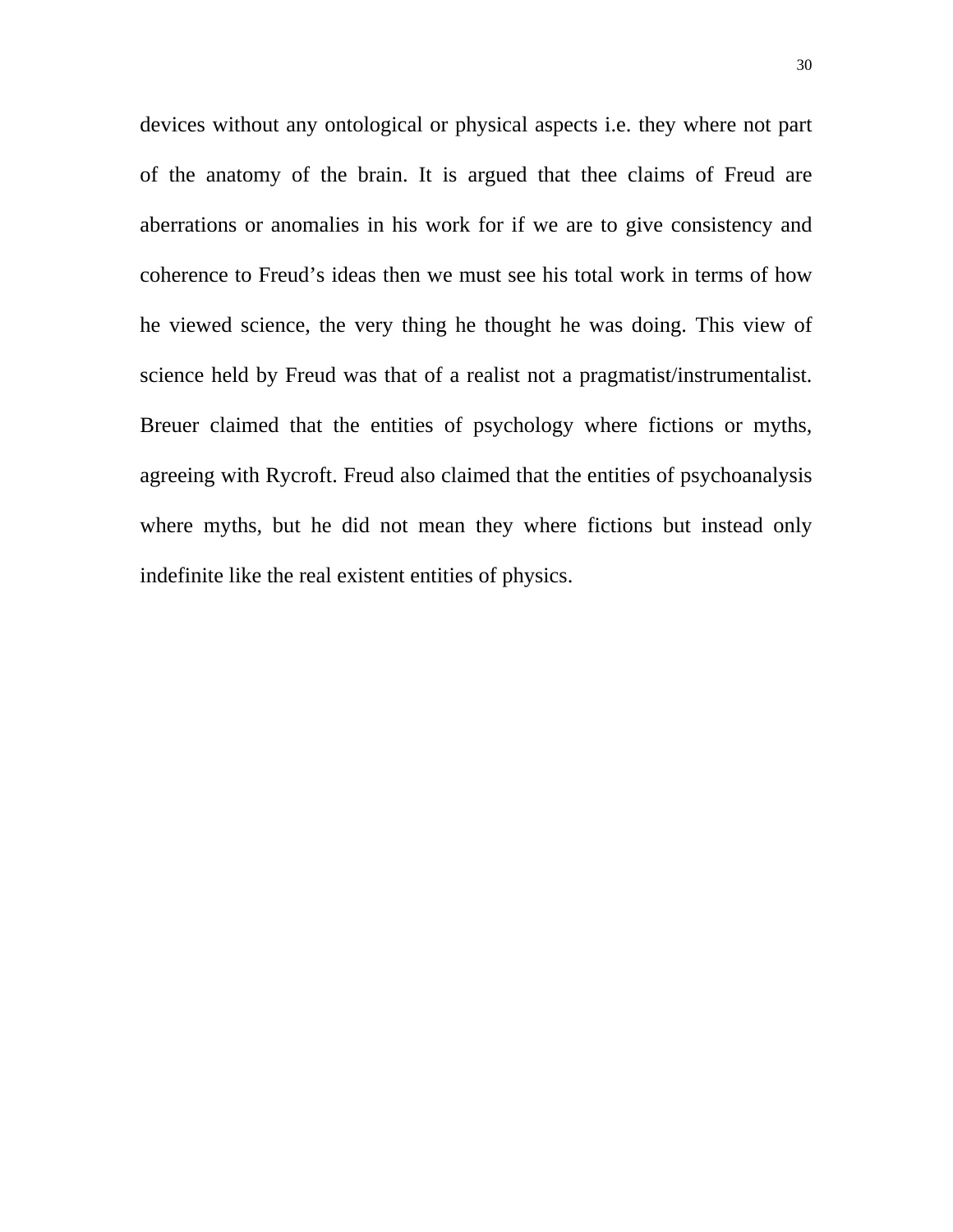#### **BIBLIOGRAPHY**

**Bateman, A, Holmes, J** , *Introduction to Psychoanalysis*, Routledge, 1995.

**Breuer, J & Freud, S**, *Studies in Hysteria*, Penguin, 1991.

**Freud, S** *Jokes and their Relation to the Unconscious*, Pelican Book, 1976.

"The Ego and the Id", in *On Metapsychology*, Penguin, 1984, pp. 350- 409.

'Why War', in *Civilization Society and Religion, Group Psychology Civilization and it Discontents and other works*, Penguin, 1985, pp.341-349

'An Autobiographical Study' in *Historical and Expository Works on Psychoanalysis*, Pelican books, 1986.

'The Claims of Psychoanalysis to Scientific Interest' in *Historical and Expository Works on Psychoanalysis*, Pelican books, 1986.

The Question of Lay Analysis', in *Historical and Expository Works on Psychoanalysis*, Pelican books, 1986

. 'The Unconscious' in On Metapsychology, Penguin, 1991, pp.159- 223.

'On Narcissism an Introduction', in On Metapsychology, Penguin, 1991, pp.59-99.

'Dissection of the personality', in *New Introductory lectures on Psychoanalysis*, Penguin, 1991, pp.88-113.

'The Question of a Weltanshauung', in *New Introductory lectures on Psychoanalysis*, Penguin, 1991, pp. 193-221.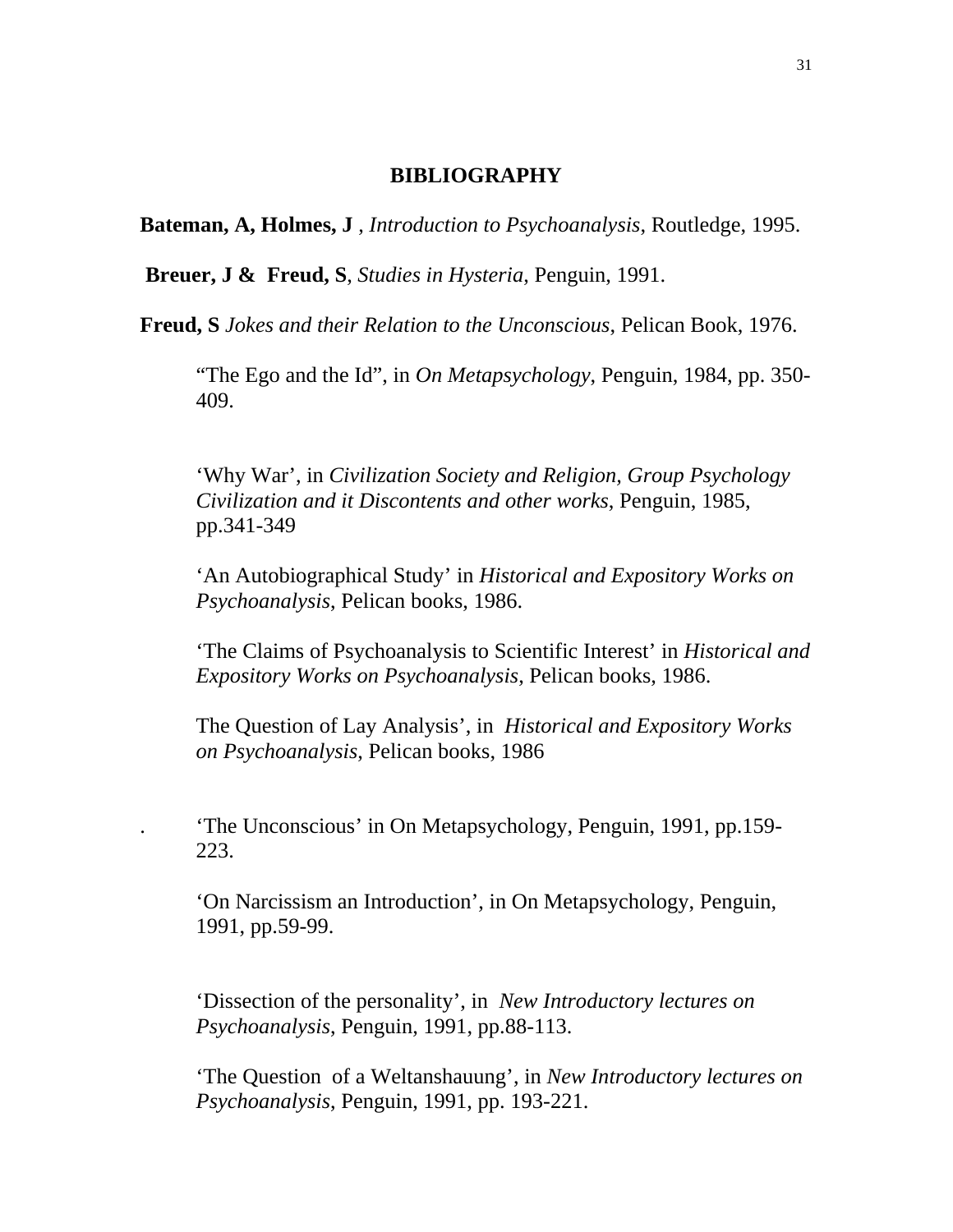Anxiety and Instinctual life', in *New Introductory lectures on Psychoanalysis*, Penguin, 1991.

**Rycroft, C** , *A Critical Dictionary of Pyschoanalysis*, 2 ed, Penguin, 1995.

**Sandler, J**, et al, *Freud's Models of the Mind, International,* University Press, 1997.

**Strachey, J**, ' Sigmund Freud: 'A sketch of his life', in *New Introductory lectures on Psychoanalysis*, Penguin, 1991.